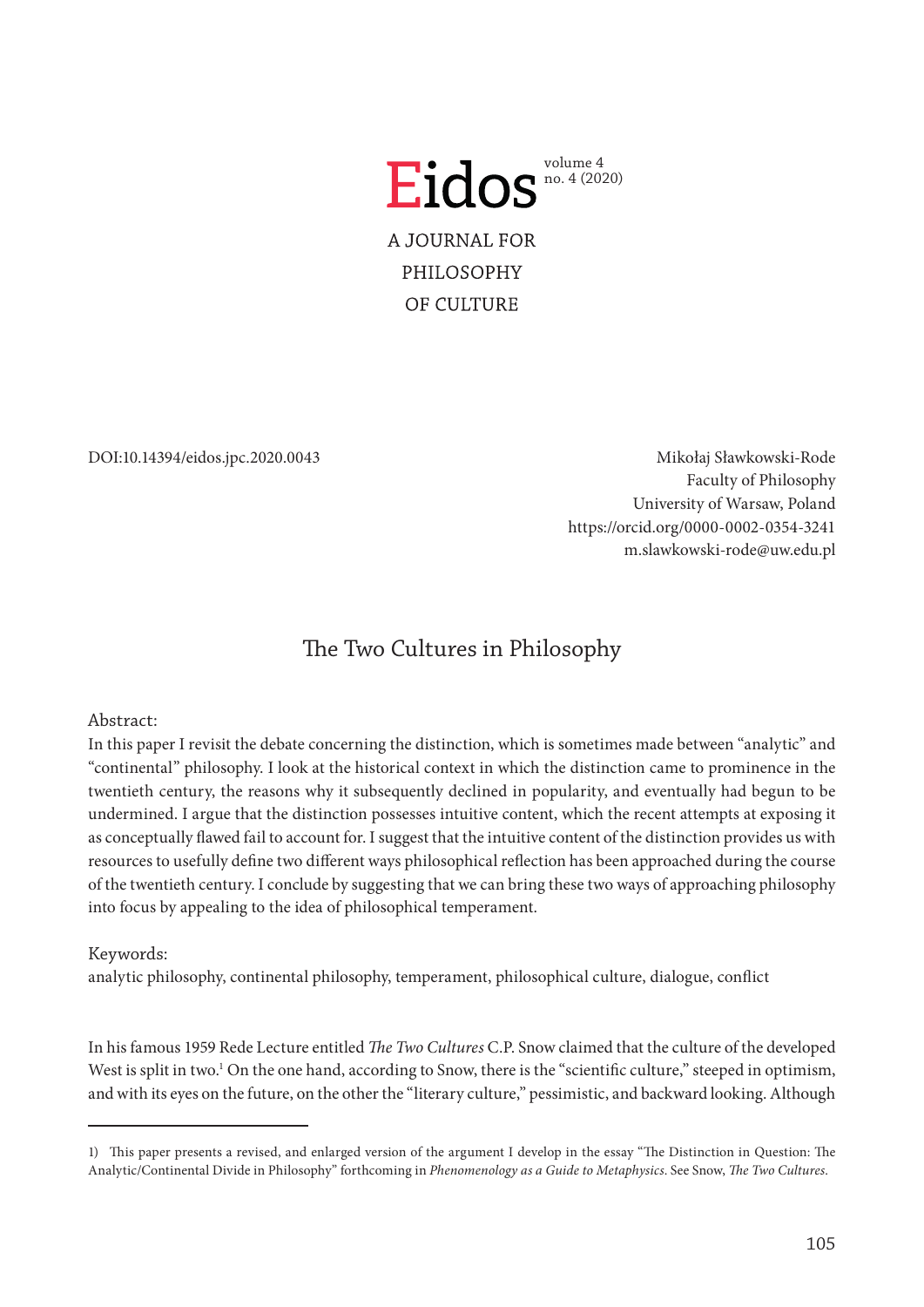Snow seems to favor the scientific culture, he believes the detrimental effects of the split are due mainly to the fact that there is either no communication between the two cultures, or, in many cases, open hostility. *The Two Cultures* managed to touch a nerve, and received a great deal of criticism, some of it very fierce, however in its general outlook the lecture captured what many felt at the time to be an accurate characterization of the intellectual culture of the West, and what in many respects continues to be the case today.

In what follows I will argue that a similar split to the one diagnosed by Snow in the wider culture can be discerned in philosophy. This is the divide between "analytic" and "continental" philosophy. Like the one proposed by Snow, this distinction is well known but its precise meaning is hard to establish and continues to be a source controversy. I begin by looking at developments in twentieth century philosophy, which have shaped how the notions of "continental" and "analytic" are understood, and at how the relations between philosophers aligning themselves with each camp evolved. I will show how the attempts to cash out the distinction have produced problematic results, and how this has led many to dismiss it as muddled and unhelpful. I will then suggest a more plausible account of the distinction in question, and argue that the existing criticism does not threaten it. In conclusion, I claim that if the distinction between analytic and continental philosophy is discarded something important is lost from our understanding of the discipline as a whole. My position is therefore in some respects analogous, and in some disanalogous to Snow's: although, like Snow, I believe there is much need for more communication between the two cultures in philosophy, I do not think that we should strive to overcome the divide and achieve greater unification in the discipline. Philosophy, I posit, is not just one thing.

#### The Dialogue of the Deaf

Snow argues that the lack of understanding between representatives of the two cultures he identifies is due to severe specialization in the modern educational system.<sup>2</sup> He compares the inability of intellectuals on either side to talk or even understand one another to tone-deafness, and suggests that in this particular case the impairment was brought about by lack of training.<sup>3</sup> Restating his position four years after the original lecture, he writes: "Persons educated with the greatest intensity we know can no longer communicate with each other on the plain of their major intellectual concern."

Instead of communication and "fellow feeling," he adds, there is "something like hostility."<sup>5</sup> It is difficult not to see the similarity between the condition described by Snow, and the attitudes, which prevailed throughout most of the twentieth century amongst philosophers at least inasmuch as the discipline is understood in the academic context. Snow gives the term "culture" two senses: firstly, he appeals to its dictionary definition, and takes it to be an "intellectual development, development of the mind."<sup>6</sup> He means by this a form of personal improvement, and cultivation of excellence in a given field. Secondly he appeals to a more technical meaning derived from anthropology, and takes it to denote "a group of persons living in the same environment, linked by common habits, common assumptions, a common way of life."<sup>7</sup> In the context of his discussion he takes the common basis for the formation of habits, assumptions, and, ultimately, a way of life

<sup>2)</sup> Snow, *The Two Cultures,* 29–40.

<sup>3)</sup> Ibid., 14.

<sup>4)</sup> Ibid., 60.

<sup>5)</sup> Ibid., 61.

<sup>6)</sup> Ibid., 62.

<sup>7)</sup> Ibid., 64.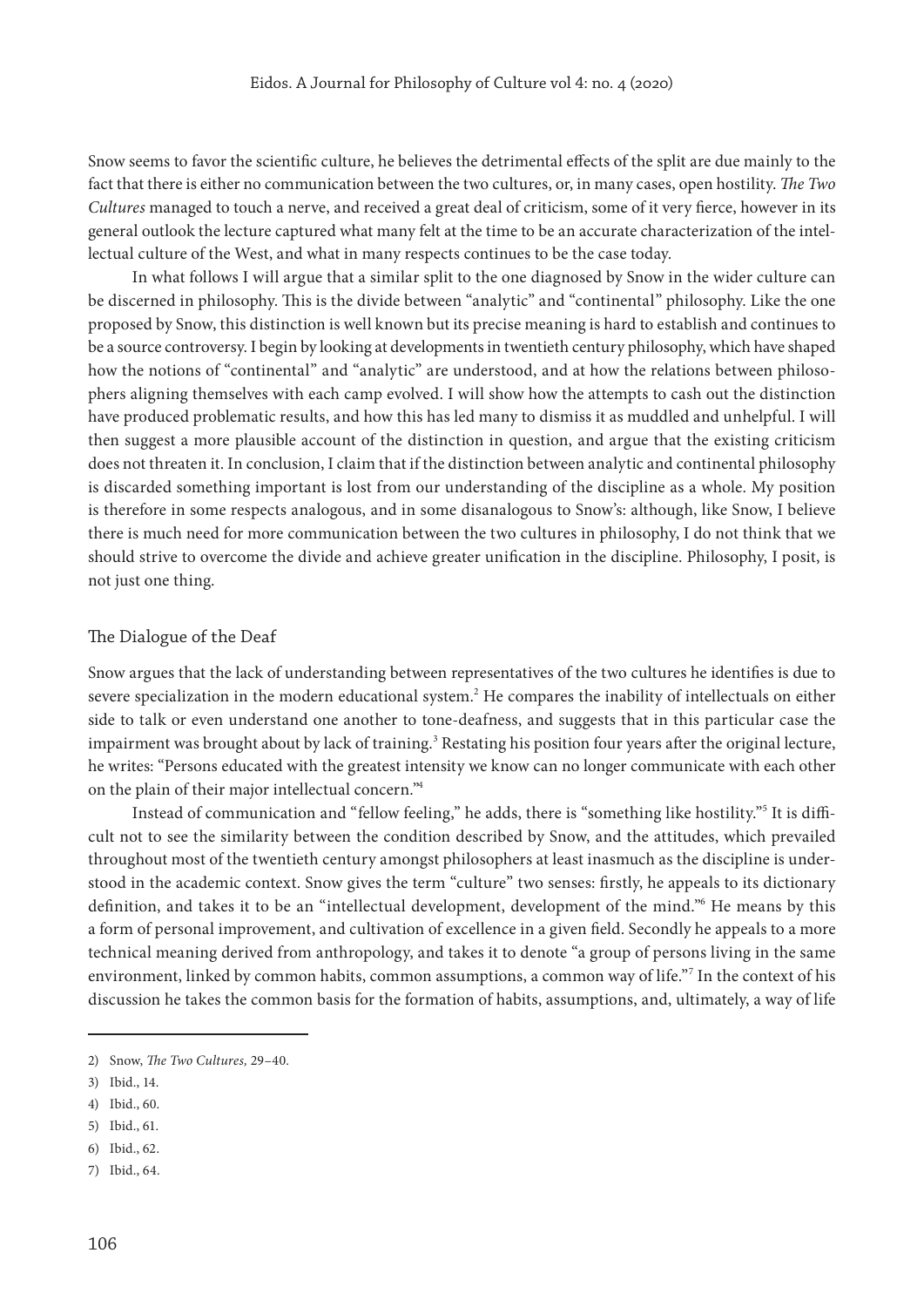to be the shared mastery of a given field. I suggest the divide in philosophy analogous to Snow's two cultures, and which bears out the senses of "culture" Snow refers to, is that between "analytic" and "continental" philosophy. Roughly at the turn of the last century the specialization in academic disciplines Snow traces back to the industrial revolution begins to manifest itself in academic philosophy. Although there are of course many more fine distinctions to be drawn, the divide between "analytic" and "continental" philosophy defined the two broadest "trade union" categories within the discipline in the twentieth century, and continues to do so today. It seems right to use the word "divide" as the gap it implies has translated into divisions between and within university departments, and occasioned animosities, mutual denigration, and suspicion between researchers identifying with each faction.

In the context of university departments the distinction corresponds, very generally, to that between the "Anglo-American" style curriculum, and a "European" style curriculum. The "Anglo-American" style curriculum in philosophy is associated with the "analytic" tradition, and is usually characterized as emphasizing argumentative rigor and clarity while being mostly ahistorical and largely unconcerned with the cultural or sociological ramifications of discussed issues. The "European" style curriculum in philosophy is associated with the "continental" tradition, and is usually understood, by contrast, as having a more speculative character, and as interrogating the broader historical and social context as an inescapable and crucial frame of reference.<sup>9</sup> Each has produced its own distinct style of debate, type of academic journal, and more recently even warranted separate textbooks giving an overview of key figures and issues representative of the approach exemplified by each tradition.10 By loose association we might say that the "analytic" tradition in philosophy is analogous, or alike in spirit, with the scientific culture Snow defends – focused on facts, systematic, and oriented toward discrete problems. The "continental" tradition would be more akin to the literary, or traditional culture – focused on ideas, speculative, and oriented toward all-embracing narratives. However, it is less the positive characterization of each camp that bares out the analogy as the negative view each side has of the other: the scientific culture, and "analytic" philosophy see the other camp as not only un-rigorous in their thinking, but guilty of pursuing phantasms, and dealing in fictions. The traditional culture, and "continental" philosophy see their opponents as narrow minded technicians at best, and at worst philistines antagonistic to the human spirit.<sup>11</sup> It is by appeal to such caricatures that the tension between the two cultures distinguished by Snow, and the divide between "analytic" and "continental" philosophy is most often understood, and the conflict advanced.

Perhaps the most famous example of professional conflict arising from the "analytic"/"continental" division is the coup instituted by neo-Hegelians and Pragmatists at a 1978 meeting of the American Philosophical

<sup>8)</sup> This correspondence is complicated, however, by the broad curriculum of liberal arts colleges in the USA, and the prevalence of logic and logical semiotics at some European institutions.

<sup>9)</sup> This way of framing the distinction in the academic context is roughly the way Brian Leiter characterises it in an interview with Nigel Warburton, see Leiter, "On the Analytic." On his influential blog, when commenting on academic culture in philosophy Leiter describes three types of departments: the "MIT model," the "Princeton model," and the "Naturalist model." The first and last together correspond loosely to what an "analytic" department might look like, while the "Princeton model" roughly corresponds to the kind of "pluralist" department formed after the coup discussed below, see Leiter, "The Growing Mismatch." Leiter also says elsewhere that the distinction framed in those terms is "interesting today from a sociological point of view, since it allows graduate programs in philosophy to define spheres of permissible ignorance for their students" (See interview by Richard Marshall). Beyond this pragmatic aspect, Leiter believes the distinction is bogus. This is interesting, given that he is himself the editor of the 2007 *The Oxford Handbook of Continental Philosophy*. I will comment on the almost unanimous rejection of the coherence of the distinction by English speaking experts on continental philosophy later on.

<sup>10)</sup> See for example Leiter, *The Oxford Handbook of Continental Philosophy*; Schroeder, *Continental Philosophy a Critical Approach*; Martinich and Sosa, *A Companion to Analytic Philosophy*; Beaney, *Analytic Philosophy: A Very Short Introduction*.

<sup>11)</sup> See Snow, *The Two Cultures*, 11–15.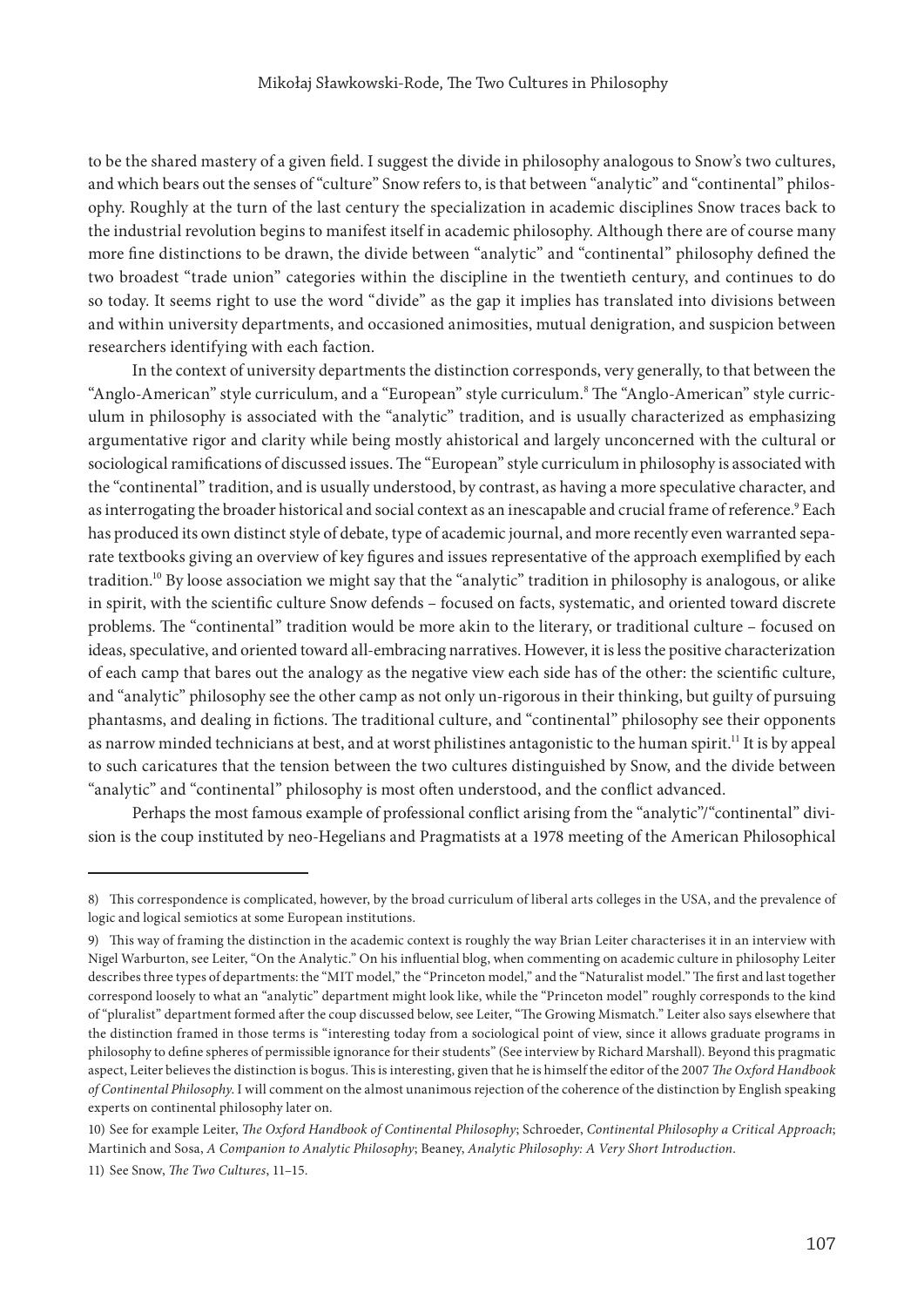Association. A "Committee for Pluralism" was established to overthrow the perceived monopoly the "analytic" philosophers possessed within the structures of the APA. This monopoly was felt to give "analytic" philosophers control over appointment and accreditation procedures, as well as the review process of academic papers and books, effectively marginalizing anyone they identified as "continental." The coup was a success and changed the way the APA elects boards and committees making them representative of the diverse philosophical groups present in North American higher education.<sup>12</sup> The effects of these events are clearly visible today. Only a small minority of graduate programs remain exclusively analytic in orientation, and most publishers in the discipline accept papers from across the spectrum of philosophical schools.<sup>13</sup> Even more importantly however from the point of view of the distinction itself, and somewhat ironically, these events helped solidify the view that contemporary academic philosophers can be sorted, more or less crudely, into the "analytic" and "continental" camps.

It should be fairly uncontroversial that there exist pragmatic reasons for employing the "analytic"/ "continental" distinction in the academic setting, ranging from varied standards of assessment to diversity in the field. However, this distinction is also frequently associated with a more fundamental difference not only in how degree programs are organized, but in how the very nature of philosophy is to be understood. As with Snow's two cultures, it is often claimed that this "deeper" understanding of the distinction goes back to the first half of the twentieth century before the formation of modern university departments, and is rooted in the rise of the positivist/scientific philosophical conception of the world on the one hand, and the resistance to this conception on the other. The former is rightly associated with the Vienna Circle, and their vision of philosophy as the underlaborer of science. This vision was bluntly articulated by Otto Neurath who advocated restricting philosophy's remit to "removing the metaphysical and theological debris" from a unified "scientific world-conception."14 The latter is often traced back to Heidegger, who argues that metaphysics cannot possibly be displaced by science or logical analysis, and in his famous 1929 lecture "What is Metaphysics?" sets out a program for the fundamental study of being, which is in direct conflict with the conception of philosophy as clarifying the propositions of empirical science.<sup>15</sup>

Whilst this general picture is a familiar one, the meaning of the "analytic"–"continental" distinction at this fundamental level is far less clear than the distinction between academic curricular, and there exists no consensus on how to understand it. And yet, the hostility between philosophers, regarding this fundamental difference in approaches, is no less intense than that concerning the content of university curriculum and gives rise to evaluative and comparative claims concerning the two traditions that are considerably more radical than the lack of clarity and consensus seems to warrant. These claims may broadly be taken to fall into one of two categories: the claims to exclusivity, and the claims to primacy. Those who claim exclusivity of their philosophical tradition deny the name to the other. Those who claim primacy of their philosophical tradition admit only a secondary, or supplementary role to the other.

The claim to exclusivity was first made on the part of "analytic" philosophy when roughly in the mid-twentieth century Oxford philosophers in the circle of Gilbert Ryle began using the term "continental" to signify everything that analytic philosophy *is not*. French phenomenologists responded by claiming that what the "analytic" philosophers denounce is precisely what philosophy *really is*. The claims of primacy became prominent toward the end of the twentieth century when philosophers in both traditions had been humbled

<sup>12)</sup> See Hoekema, review of *Fashionable Nihilism: A Critique of Analytic Philosophy*, by Bruce Wilshire.

<sup>13)</sup> Again Brian Leiter has an interesting view of the "pluralistic" model of the philosophy department: see Leiter, "On Pluralism in Philosophy Departments."

<sup>14)</sup> Neurath, *Empiricism and Sociology*, 316–17.

<sup>15)</sup> Heidegger, "What is Metaphysics?" 93–110.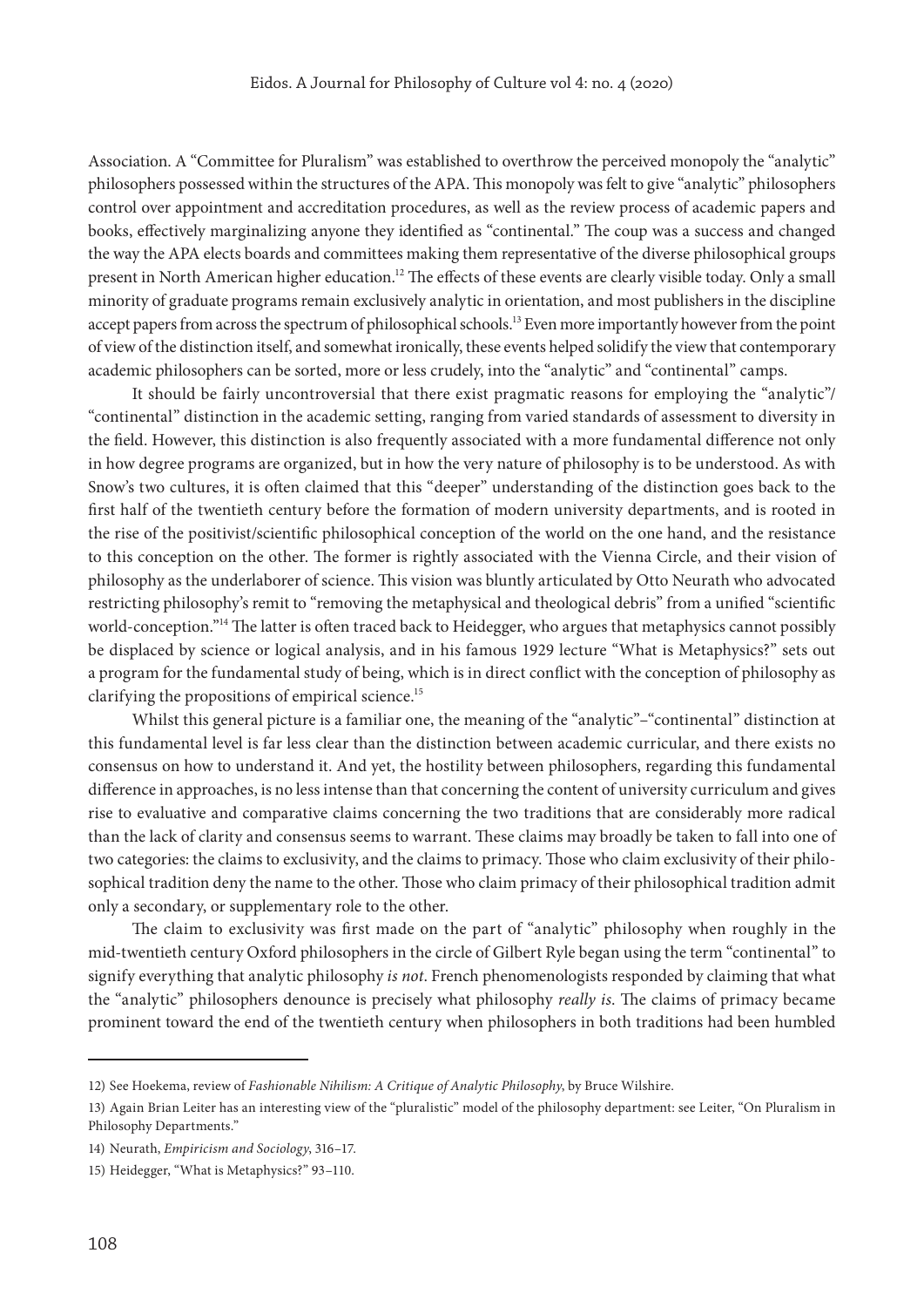by the failure of either tradition to deliver results to match its early aspirations, and the growing sense on either side that the favored approach might be missing something.

The boldness with which the claim to exclusivity was stated in mid-twentieth century Oxford was inherited from Carnap who, in his 1931 essay "Overcoming Metaphysics through Logical Analysis of Language," ridicules Heidegger's defense of metaphysics as consisting of "pseudo-statements," and therefore being literal "nonsense."<sup>16</sup> Carnap was an early, and powerful influence on Ryle, and despite Ryle's later rejection of Carnap's philosophical program the denigrating attitude of Carnap's attack on Heidegger is clearly recognizable in Ryle's own portrayal of the "wide gulf" between Anglo-Saxon "philosophical analysis" and philosophy on "the Continent" which he put forward at the fourth Royaumont Abbey colloquium in 1958 entitled "La Philosophie Analytique."17 In his address, Ryle attacked Husserl with the same disdain Carnap extended to Heidegger almost three decades before. Maurice Merleau-Ponty is said to have responded to Ryle's scathing admonitions asking in a reconciliatory vein "notre programme n'est-il pas le même?" to which Ryle's curt reply was simply "J'espère que non."18

Apart from Ryle and Merleau-Ponty the colloquium was attended by some of the foremost representatives of both the "continental" and "analytic" traditions including Ferdinand Alquié, Leo Apostel, John L. Austin, Alfred J. Ayer, Gaston Berger, Richard M. Hare, Chaïm Perelman, Willard Van Orman Quine, Peter F. Strawson, Charles Taylor, Herman Léo Van Breda, Jean Wahl, Éric Weil, and Bernard Williams. However, despite high expectations for a meeting of the traditions the exchange between Ryle and Merleau-Ponty was symptomatic of the atmosphere in which the interactions took place generally, and which Charles Taylor later referred to as the "dialogue of the deaf."19 This atmosphere was of course in no small part the consequence of the fact that in Britain "continental" had already become a term of abuse used to denigrate everything considered to be philosophically bankrupt, that nonetheless fraudulently pretends to the name.

The attitude "analytic" philosophers at the time took toward their "continental" colleagues may seem at times not to be this one sided of course. This is true even of Ryle himself, who famously authored, of all things, a very positive review of Heidegger's *Being and Time*. 20 However, even such seemingly ringing endorsements are difficult to take completely in earnest. Ryle praises the "boldness and originality" of Heidegger's "special undertaking," but he also admits he could only partly follow "this difficult work," and where he did his conclusion was that it is "heading for bankruptcy and disaster."<sup>21</sup> By the time of the colloquium at Royaumont Abbey he did not even go as far as praising the size of margins and quality of printing in "continental" works, which was famously his summary of Heidegger's magnum opus.<sup>22</sup>

Interestingly, it is by comparison much harder to point to examples of attacks or even retaliation on the part of "continental" philosophers. Indeed there are examples of dissidents from the "analytic" camp like Berlin or Collingwood, but even Heidegger does not directly engage with either Carnap, Ryle or the other "analytic"

<sup>16)</sup> Carnap, "Überwindung der Metaphysik durch logische Analyse der Sprache," 60–81. See particularly section 5 "Metaphysical Pseudo-statements," and 6 "Meaninglessness of all Metaphysics" devoted to ridiculing Heidegger's essay. Carnap did not just single out Heidegger as the purveyor of nonsense. He thought that generally "meaningful metaphysical sentences are impossible." He argued that this "follows from the task which metaphysics sets itself: to discover and formulate a kind of knowledge which is not accessible to empirical science."

<sup>17)</sup> See Vrahimis, "'La Philosophie Analytique' at Royaumont: Gilbert Ryle's Ambivalent Phenomenology," 110–59.

<sup>18)</sup> See Critchley, *Continental Philosophy*, 35.

<sup>19)</sup> Taylor, "La Philosophie analytique, Cahiers de Royaumont, Philosophie," 132–35.

<sup>20)</sup> Ryle, "Martin Heidegger: 'Sein Und Zeit,'" 3–13.

<sup>21)</sup> See ibid.

<sup>22)</sup> Ryle rounds off his review with "*Sein und Zeit*, it is worth mentioning, is most beautifully printed and the pages have generous margins." See ibid., 13.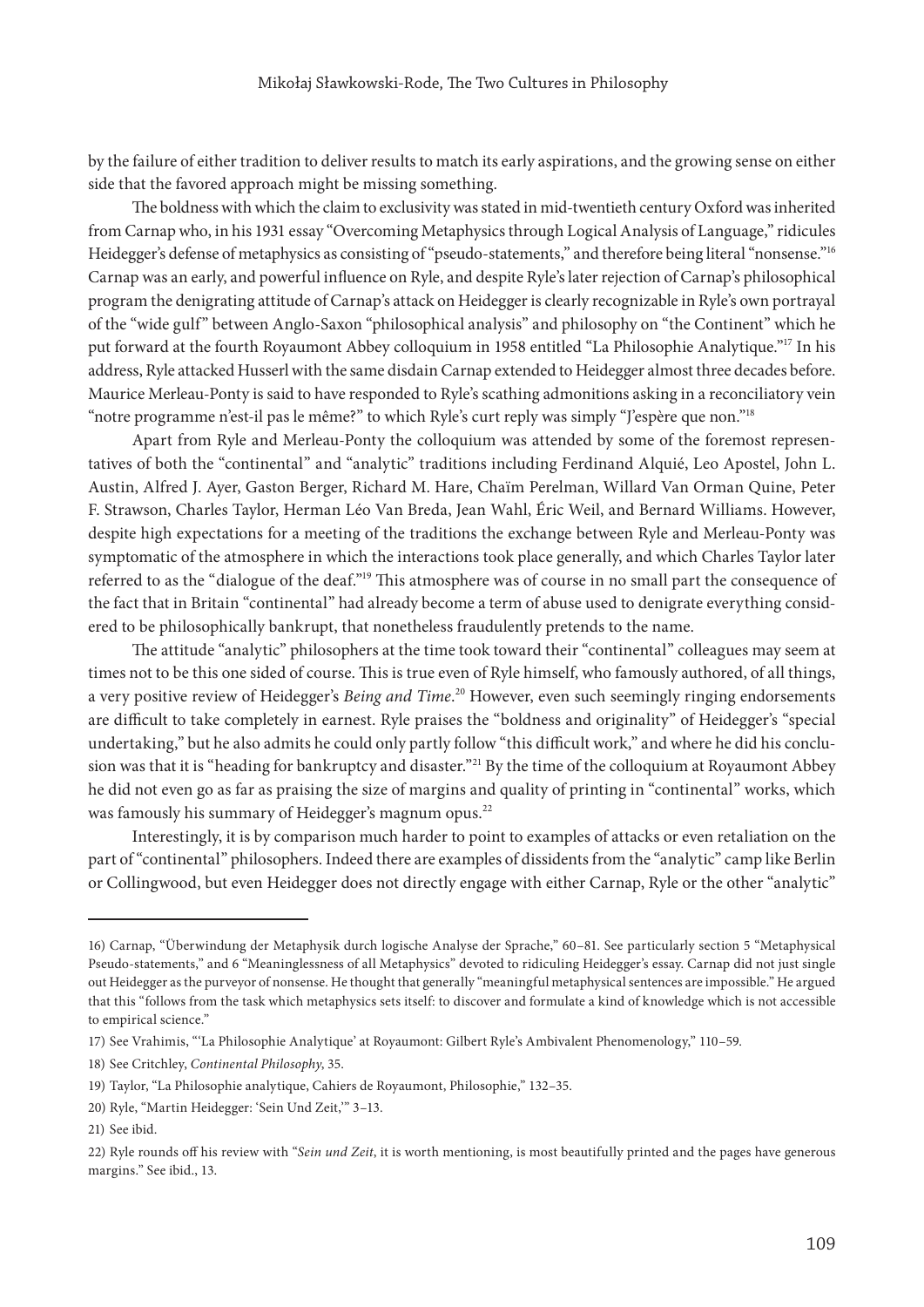critics of his approach.<sup>23</sup> Nonetheless a sense of the shallowness and inadequacy of the "analytic" approach seems to be present amongst "continental" philosophers. A telling testament to this is the encounter between Georges Bataille and A.J. Ayer, which took place after a lecture entitled "The Idea of Truth and Contemporary Logic" delivered by the latter in Paris in the fifties. The late night discussion in a Parisian café which ensued brought Bataille to a realization that "there exists [an abyss] between English and French philosophers."24 Bataille expressed this in a lecture, which he delivered a day after Ayer's, and where he strongly implied that the assuredness with which English philosophers treat the scientific picture of the world is that of childlike naivety, and claimed that by comparison one is closer to truth when pursuing "un-knowing."25 These tensions translate in later decades into the familiar status quo whereby from the analytic perspective, the distinction is understood to separate good philosophy from the incantations of charlatans and cranks. From the continental perspective, in turn, "analytic philosophy" came to acquire the connotation of dreary, inconsequential, hair-splitting, which succeeds only in arousing the geeky interest of pale nerds.

#### Reluctant Concessions

These attitudes prevailed even when the claims of exclusivity were no longer tenable. This is probably because it became untenable to proclaim exclusivity not because of the recognition of mutual value between the warring factions, but rather because of the humbling failures of the ambitious philosophical programs postulated on either side.

From the beginning of the twentieth century the rise of each new movement signals a collapse of at least one other. Bertrand Russell, who is often named as the father of "analytic" philosophy, effectively ended British Idealism by attacking what he saw as an excess of metaphysics, and postulating formal logic, and natural science as the fundamental tools of philosophy. Logical Positivism can be seen as an even more radical alternative to Russell's rebellion against British Idealism. Logical Positivism was in turn undermined by ordinary language philosophy in the UK, and by Quine's revival of American pragmatism in his *Two Dogma's of Empiricism* in the USA.<sup>26</sup> These developments led even A.J. Ayer himself to an admission that the greatest defect of Logical Positivism was that "nearly all of it was false."<sup>27</sup> Quinean pragmatism and ordinary language philosophy were in turn eroded away by a rekindling of interest in metaphysics which begun with Kripke's *Naming and Necessity*. 28 This precipitated a broadening of interests of "analytic" philosophy more generally and gave rise to analytic engagements with philosophy of culture, phenomenology, feminism and race. However as much as these developments were responsible for introducing into the "analytic" framework elements which were previously associated with "continental" philosophy they also opened it up to attacks from the post-modernist, and post-structuralist movements, which arguably stole the show at the turn of the last century.

On the "continental" side too, post-structuralism, and post-modernism, being programmatically anti-foundational and relativistic advocating deep skepticism toward such notions as "truth" or "reason,"

<sup>23)</sup> See Berlin, "Two Concepts of Liberty," 118–72; Collingwood, *An Essay on Philosophical Method*. For the Heidegger and Carnap controversy see Vrahimis, "Questioning Metaphysics in Weimar Germany: Carnap, Heidegger, Nonsense," 31–87.

<sup>24)</sup> See Vrahimis "'Was There a Sun Before Men Existed?' A.J. Ayer and French Philosophy in the Fifties."

<sup>25)</sup> See Bataille, "Un-knowing and Its Consequences," 80–85.

<sup>26)</sup> Quine, "Two Dogmas of Empiricism," 20–43.

<sup>27)</sup> See interview with Bryan Magee for the television series *Men of Ideas*, 1978.

<sup>28)</sup> Kripke, *Naming and Necessity*.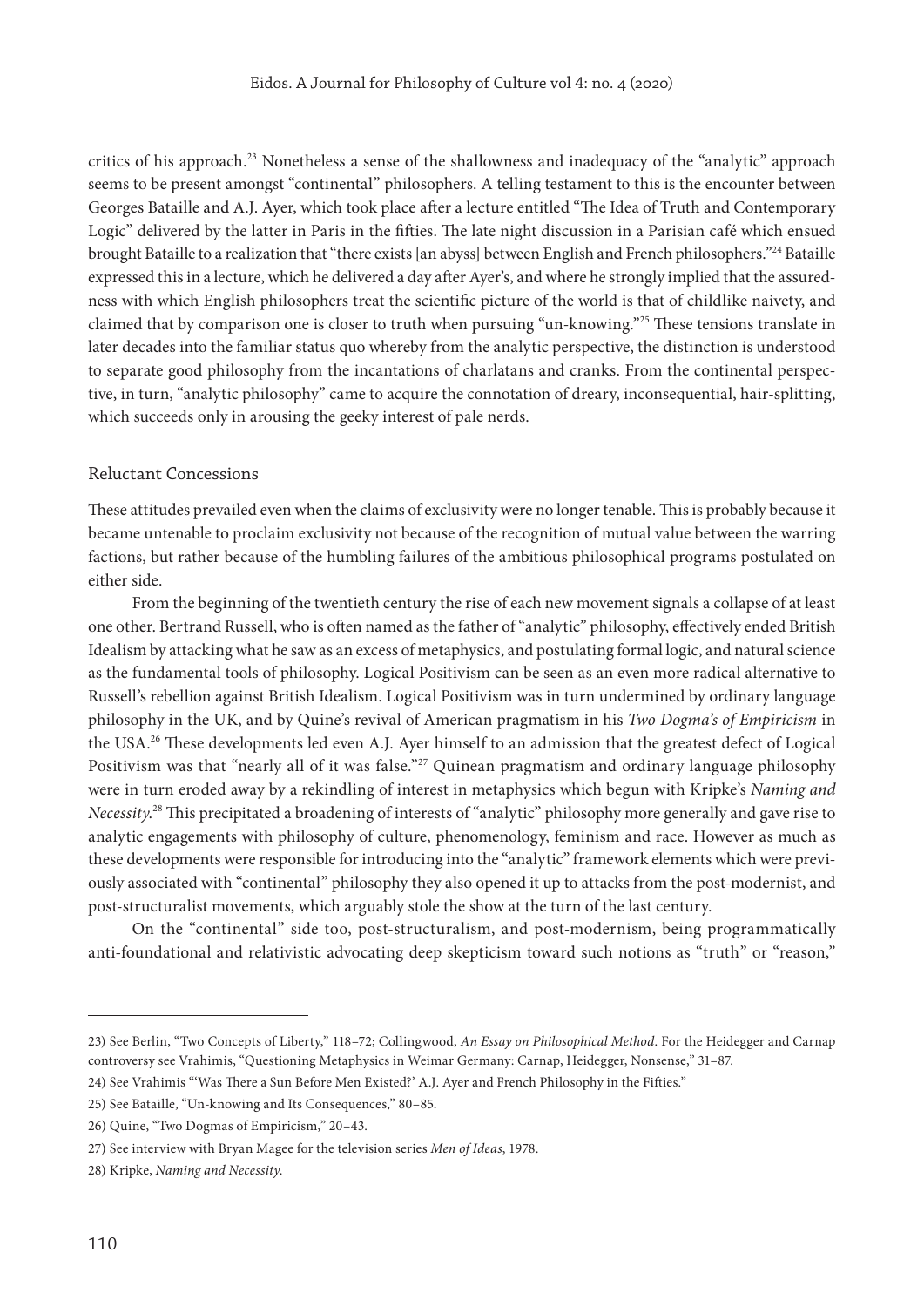proved particularly destructive with regard to earlier movements in philosophy.<sup>29</sup> Before the advent of these movements, proponents of the most influential "continental" traditions; phenomenology, existentialism, and structuralism; succeeded one another more as attempts at fixing the problems inherited from their predecessors than attempts at blowing them up. Post-structuralism defined itself in opposition to structuralism rejecting its main tenant of universal, unconscious rules governing all mental operations (which was the ground of the structuralist criticisms of Logical Positivism).30 The *locus classicus* here is Jacques Derrida's lecture "Structure, Sign and Play in the Discourse of the Human Sciences" delivered at a conference at John Hopkins University in 1966, which was seen as a decisive blow to the structuralist project.<sup>31</sup> Post-structuralists dismissed the hermeneutic claim that organic unity is necessary for understanding, and asserted that any attempt at revealing meaning is doomed form the start. They crippled phenomenology by pointing out its failure to provide a ground for the subject whose perspective it necessarily presupposes, and thus to establish the validity of its conclusions. Post-structuralists postulated instead that there is no possible vantage point, or transcendental position which could in principle guarantee such validity by escaping the endless chain of reference. Post-structuralists also undermined the existentialist project by proclaiming the "death of the subject" and attacking existentialism for its humanism, and individualism. Post-modernists rejected the possibility of any systematic philosophy including the neo-Hegelian and the neo-Marxist paradigm based on historical dialectics. They criticized the absolutist ambitions of the dialectician, and the presuppositions of a teleological orientation of history, and of the fundamental logic of its development, claiming these to be no more than possible descriptions, often based on implausible generalizations. Post-modernists also challenged the Freudian assumption of an ideal coherent selfhood, and defended the value of schizoid experience, thus undermining the prospects for a structured study of human consciousness.

These devastating conquests were possible because the movements being attacked were all already suffused with self-doubt with their proponents often jumping ship at the first sign of a fight rather than defending their claims. The philosophical programs to be challenged and suppressed began to run out however, and so both post-structuralism, and post-modernism, like their predecessors, lost their initial impetus, and with it any sense of identity or purpose. Amidst this wreckage of all former philosophical projects Richard Rorty declared the enterprise to be at its end.<sup>32</sup> He believed that the attempts of philosophers to ground knowledge or truth have been shown futile, and advanced neo-pragmatism as an inevitable replacement. The only tasks which remained to philosophy on this view were either a history of ideas aimed at subverting earlier misconceptions, or the analysis of the post-philosophical condition.<sup>33</sup> Many saw this move as the last lifeboat left afloat, and leapt at the opportunity to relegate philosophy to the rubbish heap of history along with religion, art, and history itself.

<sup>29)</sup> See for example Snipp-Walmsley, "Postmodernism, post-structuralism, and neo-pragmatism," 411–13. The distinction between post-structuralism, and post-modernism, as Snipp-Walmsley asserts, is hard to pinpoint with representatives of the latter movement claiming that "it is possible to declare, with any degree of confidence, only that Postmodernism is a site of conflict, negotiation, and debate." Indeed one of the few points of consensus within the movement is that "any attempt to define postmodernism immediately undermines and betrays its vales, principles, and practices." Nonetheless what seems to be the defining common feature is the suspicion of any and all generalising claims, or forms of appeal to objectivity as expressions of "narratives" driven by power structures which the oppressors use to keep the oppressed in their place. Post-structuralism by comparison may be seen as a more specific and defined part of post-modernism, or a parallel movement which applies this scepticism to epistemology, and the privileged place of the subject.

<sup>30)</sup> See Schroeder, *Continental Philosophy a Critical Approach*, x–xvii, and 243–91.

<sup>31)</sup> "La structure, le signe et le jeu dans le discours des sciences humaines" later published in Derrida, *L'écriture et la difference*.

<sup>32)</sup> See Rorty, "Pragmatism and Philosophy," xii–xlvii.

<sup>33)</sup> This current too produced its textbooks, the most famous of which is possibly Baynes, Bohman and McCarthy, *After Philosophy. End or Transformation?*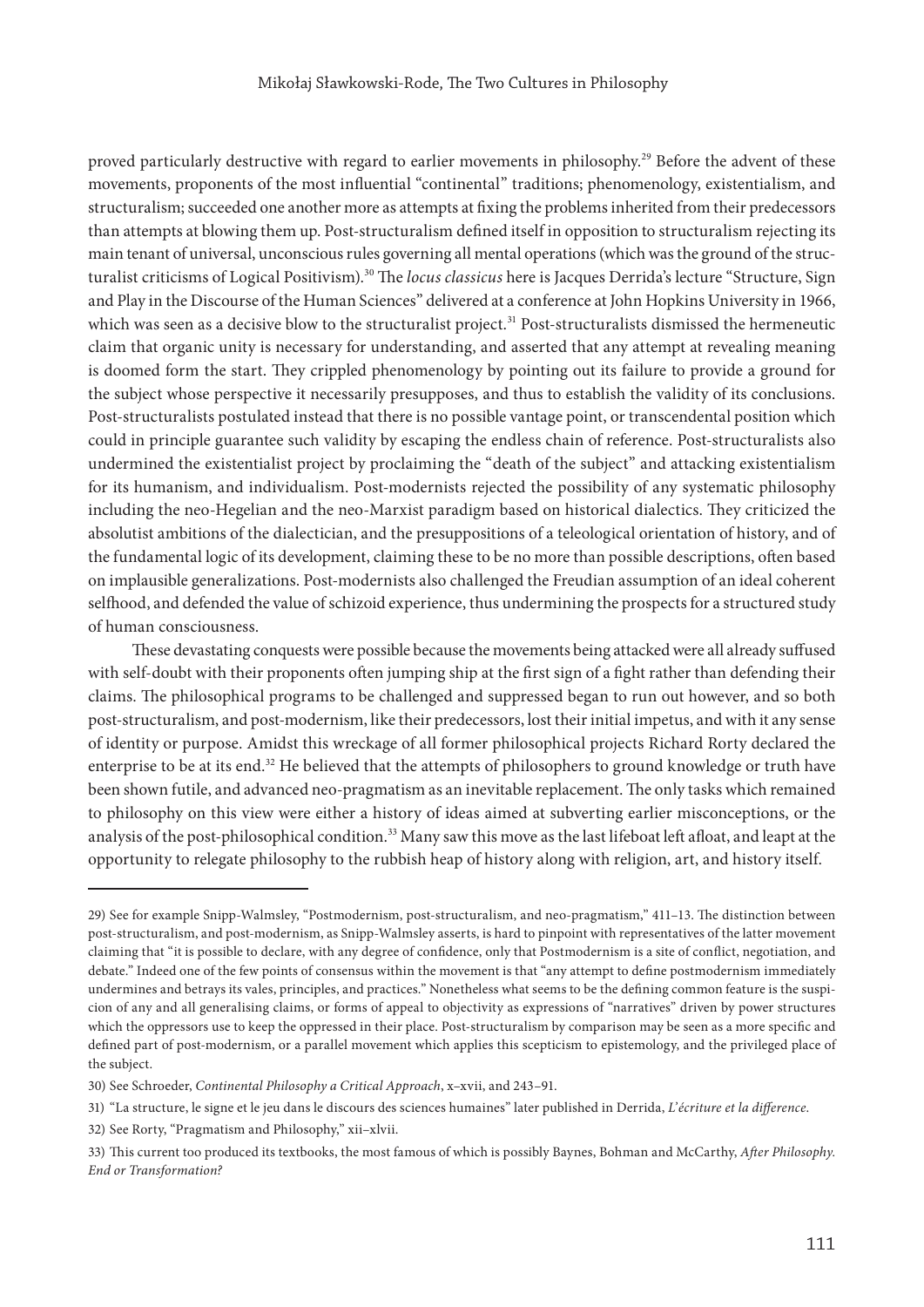However, this approach also turned out too Hegelian in spirit, and too dogmatic to be universally accepted. So philosophy continued, although more cautiously, and the claims of exclusivity were suppressed to the undercurrents of philosophical debate while claims to primacy took their place. In the academic world this meant that although departments ceased mostly to proclaim a single identity as "analytic" or "continental," many retained a slant in one or other direction of varying degrees. In the practice of philosophy as an intellectual discipline this meant that with some notable exceptions philosophers in both camps largely ceased to professionally engage with each other's work, and replaced open hostility with passive aggressive silence.

Two of the notable exceptions to this new attitude include John Searle. Both are telling insofar as firstly they expose that the ceasefire was only apparent, and secondly they show how the terms of the conflict evolved. The first exception is Searle's skirmish with Derrida, the second is his attempt to run a joint seminar, and subsequent falling out with Dreyfus.<sup>34</sup> The argument with Derrida, and the responses it attracted clearly shows that animosity has not been put to bed despite the humbling failures to vindicate the ambitious projects proposed on both sides of the divide. The encounter with Dreyfus on the other hand is an example of how the rhetoric of the debate had shifted from the claims to exclusivity to claims of primacy. Both of these exchanges concern intentionality, and take place in the seventies and eighties.

Searle's debate with Derrida begins with his response to an article in which Derrida criticizes J.L. Austin's account of speech acts.<sup>35</sup> Searle came to Austin's defense accusing Derrida of failing to understand the type-token distinction, and added insult to injury by asserting that "it would be a mistake … to regard Derrida's discussion of Austin as a confrontation between two prominent philosophical traditions."36 This is not to say, that Searle rejects the existence of two traditions, "continental" and "analytic." Indeed, Searle's aim (which is expressed in his title) was to "reiterate the differences" setting them apart. Rather, in Searle's view there is not a serious *confrontation* between the two, because Derrida fails to engage with arguments, and instead misrepresents the positions of analytic thinkers, thus merely tricking his readers into believing he has come to insightful conclusions. Derrida in his summary of the debate suggests that Searle has the traditions the wrong way round, and that it is Derrida who is closer to Austin, while Searle, by ignoring the "continental" tradition, remains "blindly imprisoned in it, repeating its most problematic gestures," like the uncritical assumption of Husserl's account of intentionality.<sup>37</sup> In the end the debate amounted to little more than Searle condemning Derrida's "obscurantism" and Derrida mocking Searle's "superficiality." The obvious mutual hostility notwithstanding, it is important to notice that firstly, although reminiscent of the claims made only three decades earlier in similar confrontations, neither philosopher goes as far as to deem the other's position nonsensical; and secondly that the whole argument revolves around the relation, and the rules of engagement between the traditions, which are tacitly assumed to represent, all things being equal, valid philosophical outlooks.

Searle's confrontation with Dreyfus begins from a sincere attempt to address the topic of intentionality in a way which includes insights from both the "analytic" and "continental" perspectives. To that effect Dreyfus and Searle undertook a collaboration on a series of seminars which took place at Berkeley, California in the late seventies. The venture was a success with both philosophers reading and discussing each other's papers in an approach to the topic which fruitfully included and respected both traditions. The series developed into a "summer institute" at UC Berkeley called "Phenomenology and Existentialism: Continental and Analytic Perspectives on Intentionality." The institute brought together, arguably for the first time on this scale, some of

<sup>34)</sup> See subsequent footnotes.

<sup>35)</sup> Derrida, "Signature Event Context."

<sup>36)</sup> Searle, "Reiterating the Differences: A Reply to Derrida," 198–208.

<sup>37)</sup> Derrida, "Afterword: Toward an Ethic of Discussion," 130–31.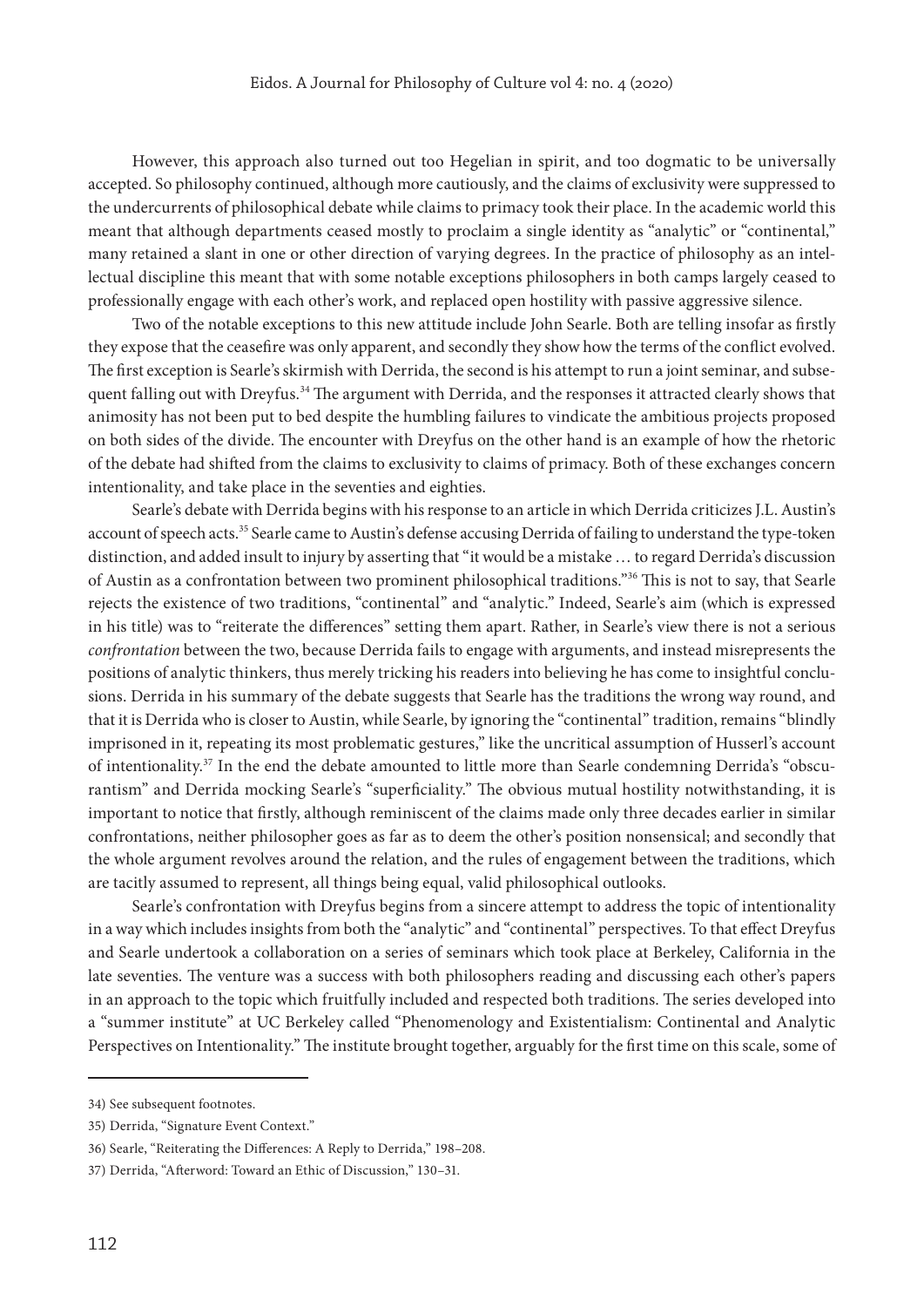the biggest names in both traditions in North America, to engage cooperatively on a clearly defined topic: Arthur Danto, Albert Hofstader, Alasdair MacIntyre, Richard Rorty, Wilfrid Sellars, Charles Taylor, and of course Dreyfus and Searle among others.<sup>38</sup> But in Drefus's own words, in his dialogue with Searle, "what looked like an illuminating disagreement about the phenomena turned into a debate about the value of phenomenology" in which both sides reproduced, rather than transcended the antagonism between the two traditions.<sup>39</sup> The debate unfolds in a series of polemical articles with telling titles beginning with Dreyfus's "Heidegger's Critique of the Husserl/Searle Account of Intentionality,<sup>240</sup> to which Searle replied with "The Limits of Phenomenology.<sup>241</sup> The already tense dialogue began breaking down when Dreyfus attacked Searle's *The Construction of Social Reality*<sup>42</sup> with "Phenomenological Description versus Rational Reconstruction,"<sup>43</sup> and Searle came back with "Neither Phenomenological Description nor Rational Reconstruction."44 In this reply Searle declares that he was always engaged in logical analysis, which "goes far beyond phenomenology," and speculates that Dreyfus is critical of this approach, and the "analytic" method more generally because he senses its superiority.<sup>45</sup> Before the skirmish is broken off Dreyfus reverses this accusation in "The Primacy of Phenomenology over Logical Analysis."<sup>46</sup>

## The Distinction in Question

Now although the shift from claims of exclusivity to claims of primacy opened up the possibility of dialogue, it had also reinforced a sense that there is a rift within philosophy itself, which requires dialogue to be overcome. As often turns out in such cases, the more dialogue there is the wider the gap which the parties are attempting to talk over seems. The claim to exclusivity commits its proponent to a more unified conception of philosophy whereby anything that does not fit the right profile falls outside of the bounds of the discipline, and therefore need not be engaged with in a spirit of cooperation *or* hostility. The more militant proponents of this claim understood themselves to be protecting these bounds from being wiped away, and so also this unified conception from being lost. In moving from claims of exclusivity to claims of primacy, the proponents of either tradition may be seen as having given up on this conception. The resulting fragmented view of philosophy incited not only a growing interest in what one tradition could offer to the other, but also in the terms in which the distinction between "analytic" and "continental" philosophy is to be understood in the first place.

The first of these interests resulted in a great deal of incredibly worthwhile work both intended to bring the two traditions into dialogue on the most germane contemporary issues, and aimed at overcoming the gap between them by introducing insights from one tradition to the other. Apart from the seminar, and "summer institute" already mentioned, Dreyfus is perhaps best known for his work on Heidegger and Foucault, which greatly contributed to these thinkers being noticed and discussed by English speaking philosophers.<sup>47</sup> It is unsurprising

<sup>38)</sup> See Yoshimi, Tolley and Woodruf Smith, "California Phenomenology," 376–77.

<sup>39)</sup> Dreyfus, "The Primacy of Phenomenology Over Logical Analysis," 146.

<sup>40)</sup> Dreyfus, "Heidegger's Critique of the Husserl/Searle Account of Intentionality," 17–38.

<sup>41)</sup> Searle, "The Limits of Phenomenology," 71–92.

<sup>42)</sup> Searle, *The Construction of Social Reality*.

<sup>43)</sup> Dreyfus, "Phenomenological Description versus Rational Reconstruction," 181–196.

<sup>44)</sup> Searle, "Neither Phenomenological Description nor Rational Reconstruction: Reply to Dreyfus," 277–84.

<sup>45)</sup> See ibid.

<sup>46)</sup> Dreyfus, "The Primacy of Phenomenology over Logical Analysis," 146–67.

<sup>47)</sup> See Dreyfus and Rabinow, *Michel Foucault: Beyond Structuralism and Hermeneutics*; and Dreyfus, *Being-in-the-World: A Commentary on Heidegger's Being and Time, Division I*.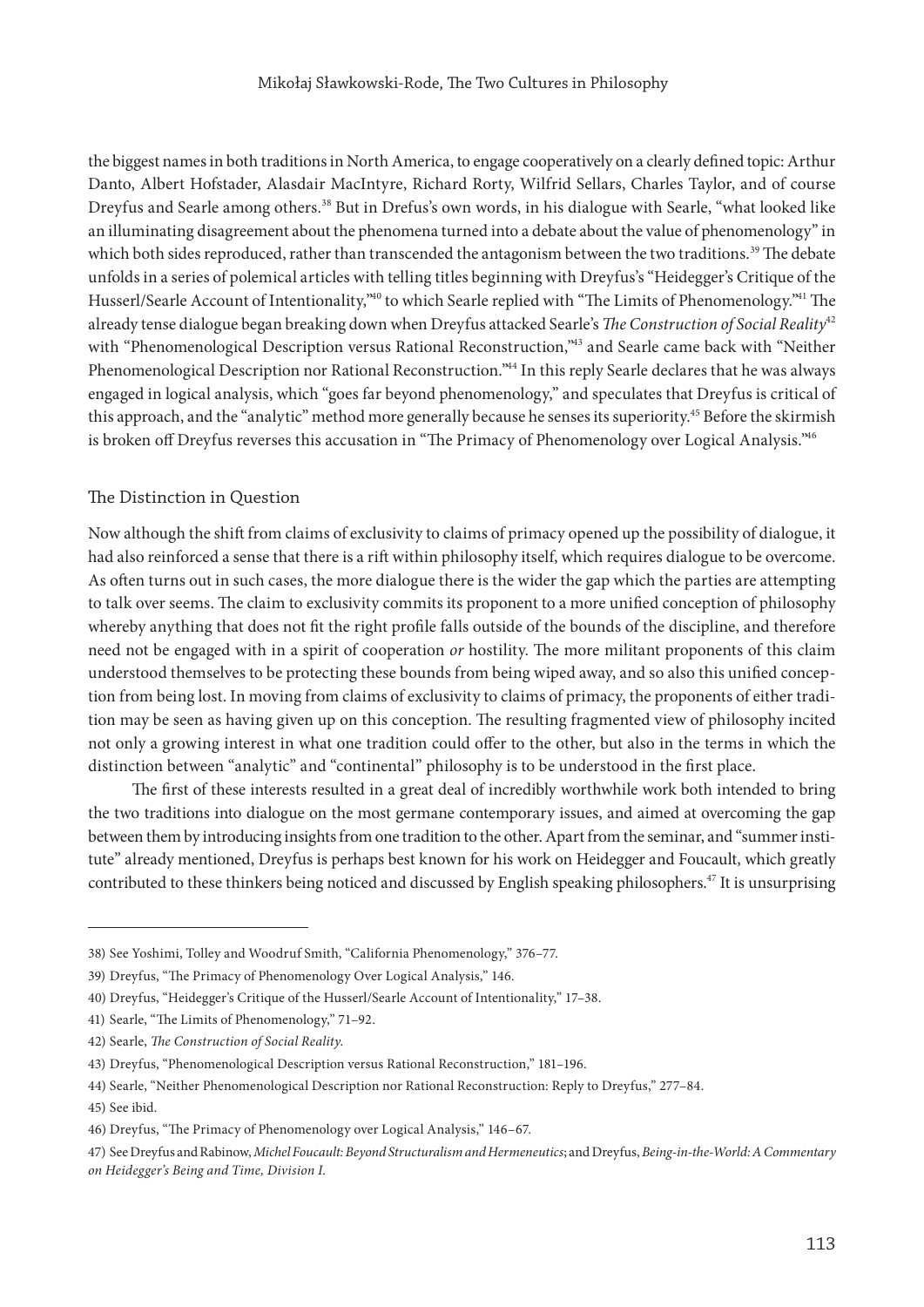that such efforts would put pressure on the more superficial ways of couching the analytic-continental distinction resulting in an increase in a related interest: that of getting a precise purchase on what the distinction consists in. However as much as the gap between the "analytic" and "continental" traditions may have seemed all the wider for the efforts at talking across it, those attempting to get to the bottom of it found themselves in a Winnie-the-Pooh predicament in that the deeper they looked, the emptier the distinction turned out to be. Thus the second interest eventually led many philosophers to doubt that the "analytic"/"continental" distinction is a good one.

One of the results of this is that the authors of the most prominent works on "continental" philosophy in the English language tend to argue that the distinction between "analytic" and "continental" philosophy is misguided. Simon Glendinning in his seminal volume *The Idea of Continental Philosophy* declares that the distinction between "analytic" and "continental" philosophy is "at best problematic," and suggests that this is partly due to the fact that "there is no such thing as a tradition of continental philosophy."48 Likewise David West, in his *An Introduction to Continental Philosophy* claims that the idea of "continental" philosophy as a unified enterprise is "contentious or even perverse."49 Simon Critchley, author of the *Continental Philosophy: A Very Short Introduction* is likewise critical of the "analytic"/"continental" distinction suggesting it is a "necessary – but perhaps transitory – evil of the professionalization of the discipline," and one which he follows Rorty in denouncing as "tiresome."50 Writing for *The Blackwell Companion to Philosophy* Bernard Williams points out the obvious fact that the distinction appears to rest on a category error and confuses geographical and methodological predicates.51 For Williams the distinction is not only muddled, but a red herring which obfuscates more profound and interesting questions about the identity of the discipline of philosophy as a whole. In his article for the *Oxford Companion to Philosophy* Stephen Priest goes perhaps the furthest in putting pressure on the idea of the divide, and criticizes the possibility of coherently drawing the distinction between "analytic" and "continental" philosophy in methodological, geographical, political or historical terms.<sup>52</sup> These criticisms have been accepted by many as devastating, and the distinction itself as a misunderstanding of the past. The original distinction has as a result been in some measure replaced, and in some measure supplemented by a new one: between those who believe the distinction between "analytic" and "continental" philosophy is coherent and meaningful, and those who do not. Indeed, this is the main line the criticism of C.P. Snow's lecture took. Perhaps most notably (and notoriously for how personal the attack seemed) F.R. Leavis argued against Snow's analysis of the predicament of contemporary intellectual culture by stressing that the comparison Snow makes rests on a category error – there is no equivalent of the laws of thermodynamics in the "literary culture," and no equivalent of Shakespeare's works in the scientific world view.<sup>53</sup> Rather these things form distinct and incommensurate parts of one culture Leavis maintained.

#### Redrawing the Line

The arguments are hard to refute: the deeper we dig the more hopeless the attempts of cashing out the "analytic"/ "continental" distinction seem, and the more superficial it turns out to be. Yet it is hard to deny that the concepts "analytic" and "continental" possess certain intuitive content which allows anyone familiar enough with the

<sup>48)</sup> Glendinning, *The Idea of Continental Philosophy*, 7.

<sup>49)</sup> West, *An Introduction to Continental Philosophy*, 2.

<sup>50)</sup> Critchley, *Continental Philosophy*, 48, 126.

<sup>51)</sup> See Williams, "Contemporary Philosophy: A Second Look," 23–34.

<sup>52)</sup> See Priest, *"continental" and "analytic*.*"*

<sup>53)</sup> See Leavis, *The Two Cultures?*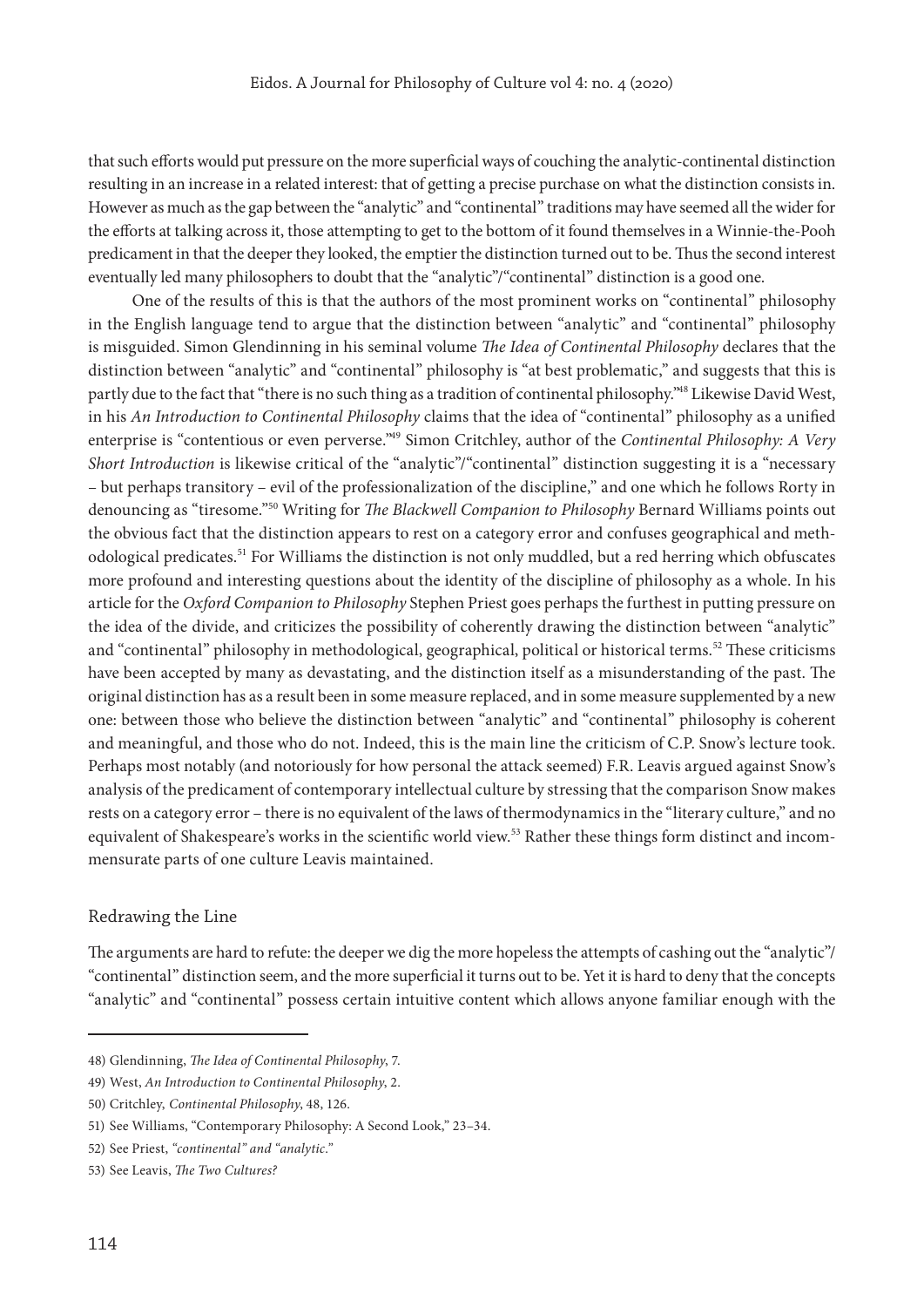discipline to group philosophers and ideas by reference to those categories. What is more, for all the contention regarding the nature of the division there seems to be remarkably little disagreement as to what is to be considered "analytic" and what "continental." Nobody has ever mistaken Gilbert Ryle's work for "continental" philosophy, or Georges Bataille's for "analytic." In a sense, providing counterexamples for each distinct way of drawing the line only reinforces rather than weakens the underlying intuition. To point out that Frege was a German philosopher is to point to an "analytic" philosopher from continental Europe. For example, to say that Russell was a liberal, while Heidegger was anti-liberal is to say "here is an 'analytic' liberal philosopher, and a 'continental' anti-liberal philosopher." To claim that Husserl, like the Logical Positivists, believed that philosophy should have the rigor of science to the exclusion of metaphysics is to claim that a "continental" philosopher shared methodological presuppositions with an "analytic" school. The ability to identify a good counter example presupposes an intuitive grasp of what the distinction amounts to, and how it can be usefully applied. This of course is one of the ways to make sense of the expression "the exception proves the rule": one has to understand the rule to identify an exception. It seems therefore that there seem to be patent asymmetries between the two traditions, which seem to support the intuition that there is a genuine difference.

It seems therefore that as much as the "analytical"/"continental" distinction cannot be successfully cashed out in the geographical, historical, political, or methodological terms he considers, there is nonetheless reason to think that there might be an illuminating distinction that can be drawn here. There seem to be patent asymmetries between the two traditions, which support the intuition that there is a genuine difference. It seems too that there is at least some intuitively plausible content in the attacks launched across the divide. On the one hand it seems clear what is being criticized in the practice of philosophy when it is accused of uncritical reductionism, and obsession with technical minutiae, and there is little doubt who the usual suspects might be. On the other it is equally obvious what it is that we hold against the purported culprits when they are being condemned for counterfeiting profundity, and pulling wool over our eyes with fashionable gibberish. In particular cases the accusations might be unfair, or even turn out to be wrong, but it seems to me hard to deny that the intuitive picture of what the "analytic"/"continental" divide amounts to does trace genuine characteristics which give a good, if a very general sense of what we might expect from philosophers grouped under each category. And if this is true for the vices of either tradition, it is reasonable to suppose that it is true of their virtues too.

Now of course the *terms* "analytic" and "continental" are dubious descriptions of the opposing phenomena when taken literally. It is for this reason that some attempts have been made to express the intuitive content of the distinction in a different way. Most commonly perhaps "analytic" is replaced with "Anglo-American" in an attempt to give both sides a geographic label.<sup>54</sup> Substitutes for "continental" on the other hand include "synthetic" or simply "non-analytic."55 In Oxford all the lectures on "continental" philosophers are grouped as "Post-Kantian Philosophy" modules, while "analytic" philosophy modules are referred to by their subject matter as "philosophy of mind," "philosophical logic," and so forth.<sup>56</sup> But whilst these alternatives avoid some problems created by the ordinary terminology, they make others more pronounced. For example, as a result of moving away from the methodological connotation the geographical is emphasized and vice versa. I suggest therefore that we should simply ignore the descriptive content of "analytic" and "continental," and treat them

<sup>54)</sup> See for example Schroeder, *Continental Philosophy a Critical Approach*.

<sup>55)</sup> The Institute of Philosophy at the University of Warsaw for example, in an attempt to give both traditions an even footing changed the name of the compulsory core course from Continental Philosophy, first to Synthetic Philosophy and later to Non-Analytic Philosophy, which it remains to this day.

<sup>56)</sup> See current lecture list available on the Faculty website: <https://www.philosophy.ox.ac.uk/files/lecturescheme2019-2030augpdf>.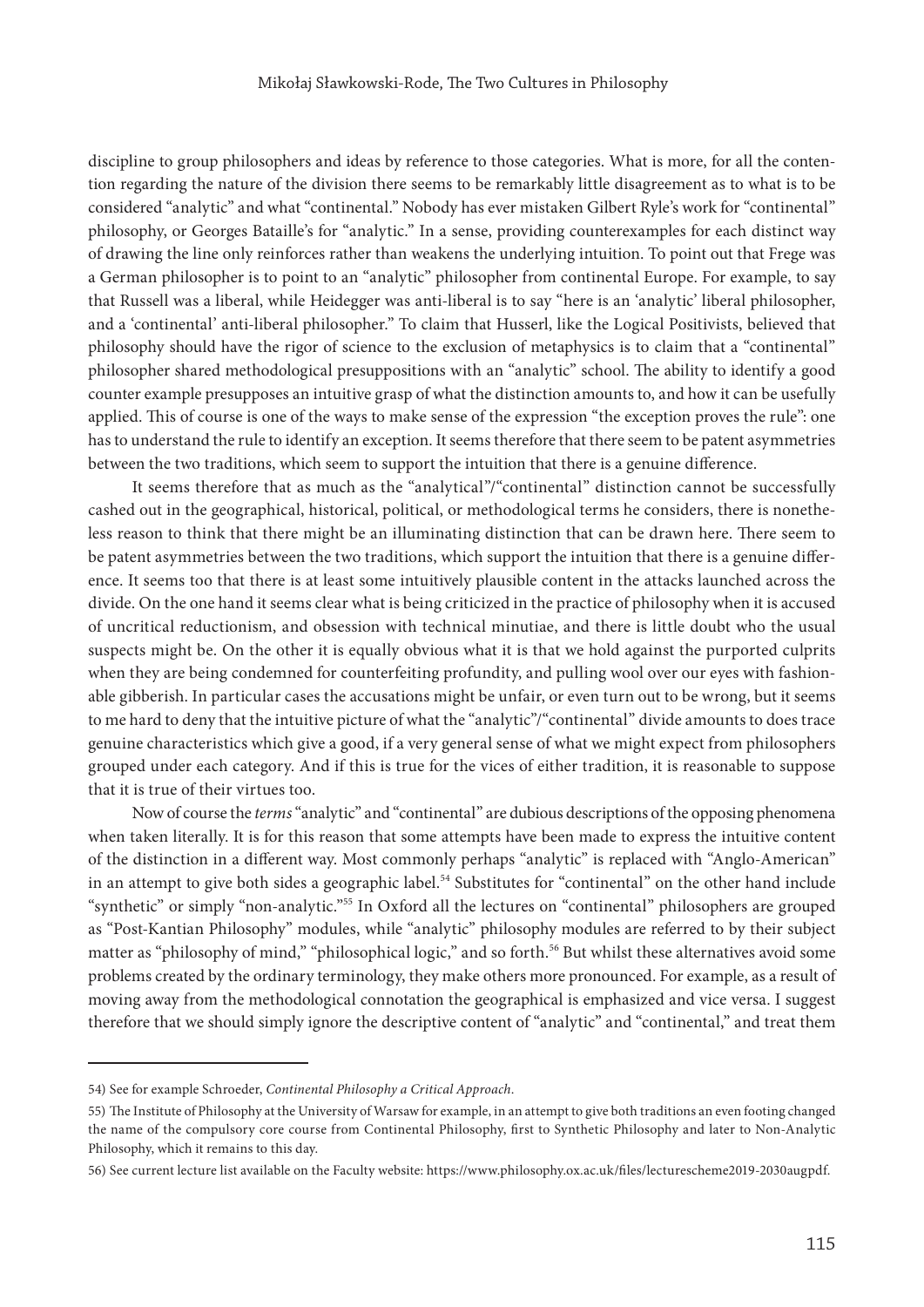as proper names. Once we have done this we might become more open to the intuitive content I believe these terms are properly intended to capture. To signify this, from here on I will use Continental and Analytic without the scare quotes, and capitalized.

## The Intuitive View

What could this intuitive content of the distinction be if, as argued by its critics, the attempts of framing it geographically, politically, historically, and methodologically all fail? Firstly, it seems that the distinction has to be non-superficial in the sense that it picks out philosophically relevant features both of Continental and Analytic philosophy. It seems that if the distinction was superficial, for example if the intuitive content behind it turned out to be reducible to the presence or absence of a moustache on a given philosopher, then the intensity of the debate over it would be hard to understand. Part of the intuition behind the distinction, we are therefore drawn to assume, is that there is some *philosophically* important difference between Analytic and Continental philosophy. The difference must be sufficiently important to explain the fact that some of the greatest minds of the twentieth century have become deeply exercised about it. Secondly it seems that the difference implied by the distinction has to be pragmatically important, in the sense that it has significant consequences for the practice of philosophy. If the difference was of no consequence the association of professional interests and intellectual integrity with belonging to one camp or the other would be hard to explain. A further characteristic of the intuition behind the distinction, we might assume, is that the difference between Analytic and Continental philosophy is large. It is so large that one approach might on occasion look barely like philosophy at all from the point of view of the other. Fourthly we might suppose that the difference is difficult if not impossible to cash out by appeal to a single easily identifiable feature. If the distinction was possible to cash out by appeal to a single feature it would be baffling how this feature could have remained so elusive given that it must be the source of the intuition in question. Likewise, we can assume that the distinction might not be sharp, in the sense that the concepts of Analytic and Continental philosophy could turn out to admit of liminal cases or crossbreeds. Finally, it seems likely that the two kinds of philosophy will be incommensurate in the sense that in drawing the distinction we might not be able to avoid comparing apples and pears – there might not be any single measure by which we could adjudge the two. But as with the proverbial fruit the fact that two kinds of thing elude easy comparison does not entail there is no difference. Conversely, if the distinction was sharp, and the concepts being compared were commensurate, the amount of confusion surrounding the debates about it would be difficult to comprehend.

So, the intuitive distinction between Analytical and Continental philosophy seems to be deep rather than superficial, practically important rather than inconsequential, large rather than small, broad rather than narrow, and vague rather than sharp, and the compared traditions incommensurate, rather than commensurate. These observations give us an outline but they are obviously far from pinpointing the answer. This leaves our appetites unsatisfied, but this just might be due to the nature of the intuition. Nonetheless I make the following suggestion. All these features are reflected when we consider what one might call *philosophical temperament*. Differences in temperament are rarely sharp, and the traits that temperament expresses itself in are often incommensurate, like for example in the case of being easy going and pessimistic, or patient and talkative. Moreover, temperaments are usually taken to be mostly independent of external influences, such as learning, cultural background or experience. Yet temperaments are extremely important if not definitive parts of our character, and they have deep consequences for how we comport ourselves, and shape the attitudes we are likely to take in a given situation. A philosophical temperament expresses itself in the attitudes taken toward philosophical problems.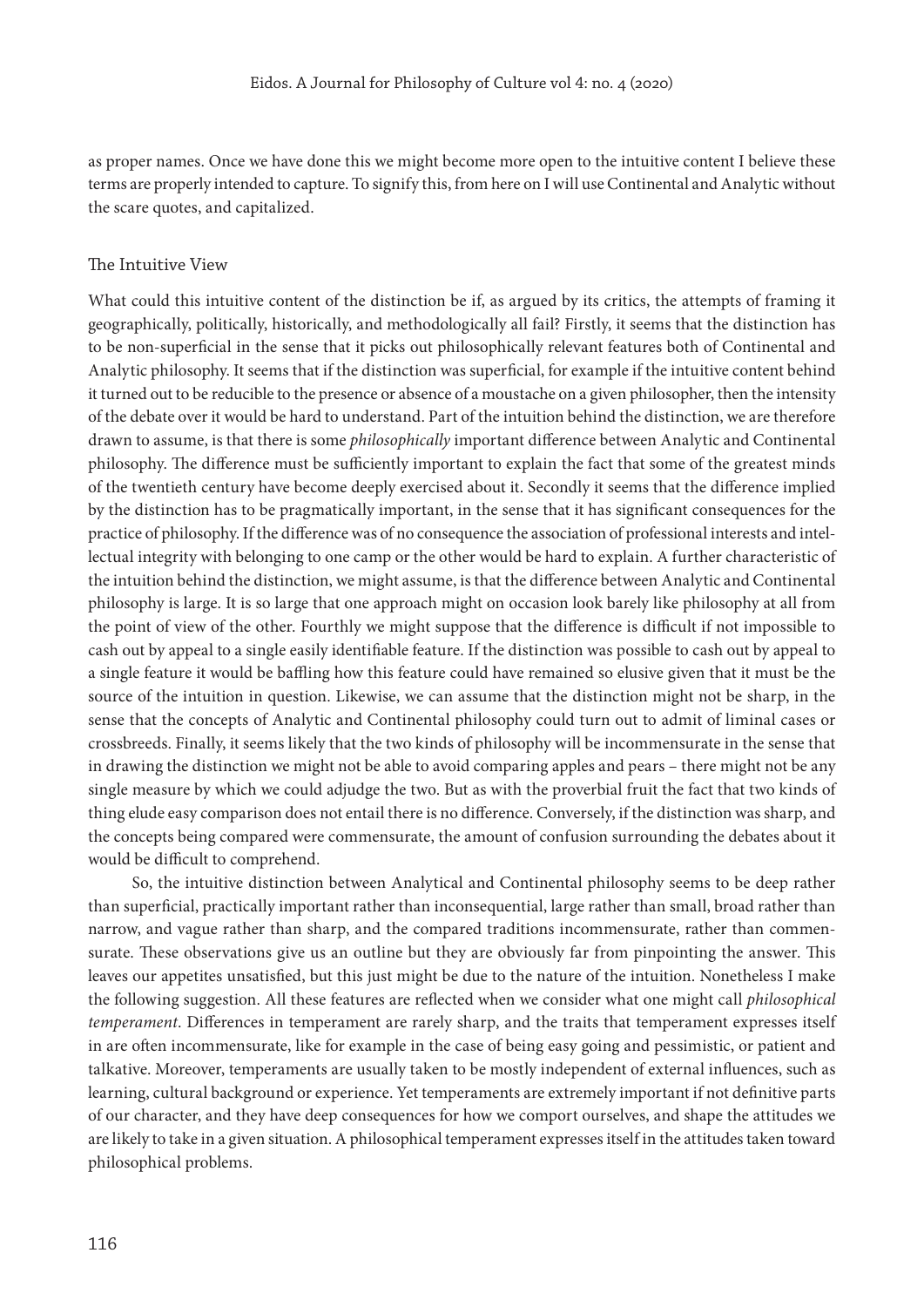What kinds of attitude could we identify as being expressive of the philosophical temperaments that define the Analytic and Continental approaches to philosophy? We might not be able to get a clear purchase on this but, as I suggested, we do already possess an intuitive grasp of what it is we are referring to. This grasp often comes to the fore when the attempts to draw the distinction rigidly are abandoned. For example, after dispatching with the distinction on the grounds that it is muddled Bernard Williams claims that the identity of philosophy is best expressed by the Analytic tradition because of its "workmanlike truthfulness" – an attitude which Bataille associated with a "childlike naiveté."<sup>57</sup> Critchley, though skeptical of the distinction, identifies two attitudes to philosophy he associates with knowledge, and wisdom – the search for philosophical truth and the search for existential meaning. He does not suggest simply that Analytic philosophers are interested in truth, Continental philosophers in existential meaning. Instead he speculates that something like an Analytic temperament can be attributed to those trying to draw these interests apart and focus on knowledge only, while a Continental temperament brings them together.<sup>58</sup> Critchley adapts this idea from John Stewart Mill, whose writing is probably the source of the distinction represented in the terms we know today. Mill associates the two fundamental attitudes to philosophy with Bentham and Coleridge respectively. He believes that these attitudes are exhaustive of the discipline and form two opposing tendencies in how ideas are approached: one expressed by asking "is it true?" the other "what is the meaning of it?"<sup>59</sup>

Now there are strong intuitive grounds to suppose that each kind of temperament will have a certain coherent set of characteristics. This is what Mill asserts with respect to Bentham and Coleridge as representatives of contrasting philosophical attitudes. So we might plausibly infer that a temperament which emphasizes meaning over truth, and aims to combine knowledge with wisdom, rather than aiming solely for the former may be associated with a preoccupation with the big picture, and ambition to identify what really matters, but which are offset by impatience, or contempt for detail. On the other hand, the temperament that satisfies itself with pursuing truth, and favors knowledge over wisdom is likely to be less ambitious, and skeptical of attempts to map-out the big picture, while being intellectually scrupulous, and preoccupied with details.

I think it is fairly uncontroversial that these are traits that are commonly associated with Continental and Analytic philosophy respectively, and represent the advantages and disadvantages often identified with each of these. If this association is right, and I think that it is, it would explain why there is an asymmetry in translation: there are many extremely worthwhile attempts by analytic philosophers of making the ideas of classic continental philosophers more accessible and clear. However, it is conspicuous that there have been virtually no parallel attempts to translate "analytic" philosophers into the "continental" idiom, or idioms. In pursuing the big game Continental philosophers tend to sacrifice clarity, rigor, and sometimes literal truth: when trying to tackle what really matters they might get impatient with details, or feel that getting bogged down in nitpicking does not do their topic justice. Conversely the narrower focus of the Analytic philosopher is congenial to exercising precisely those qualities, which the Continental philosopher neglects. Naturally this leaves room for the analytic philosopher to iron out the creases and fill in the gaps in the Continental philosopher's big-picture outlook. Reproducing Analytic arguments in Continental idioms, on the other hand, would seem to amount to gratuitous sacrifice of rigor for little or no gain elsewhere, and to some might even seem

<sup>57)</sup> Bataille, "Un-knowing and Its Consequences."

<sup>58)</sup> See Critchley, *Continental Philosophy*, 7–11. Readers of virtue epistemology might be ready to object that in recent years there have been an increasing number of unambiguously analytical philosophers taking an interest in wisdom. However, if one reads the relevant texts closely, one finds that they focus (perhaps out of habit rather than intent) more or less exclusively on the task of acquiring knowledge about wisdom (e.g. defining "wisdom" etc.) and not on pursuing wisdom itself.

<sup>59)</sup> See Ryan, *Mill and Bentham, Utilitarianism and Other Essays*.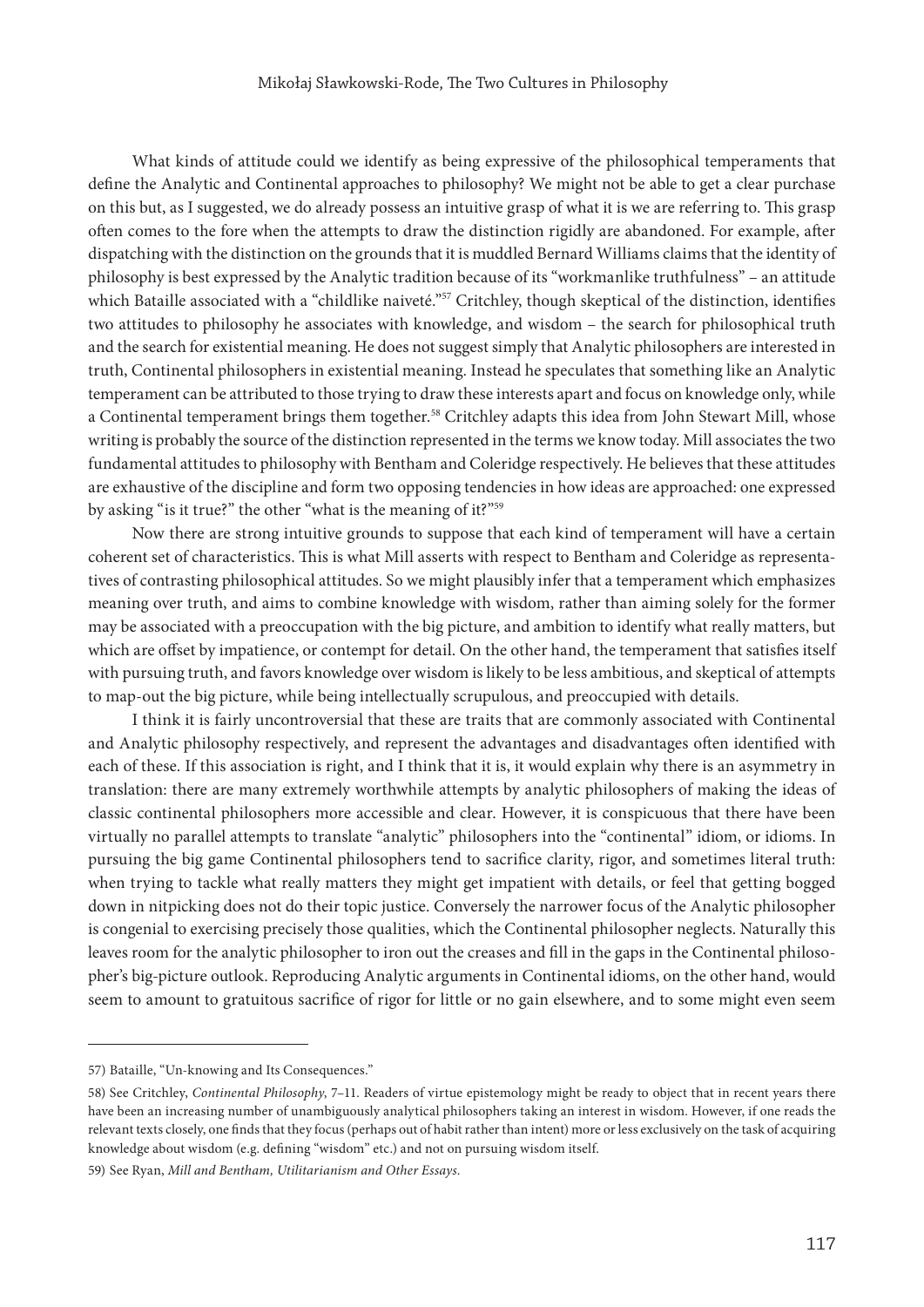like a grotesque inflation of mundane or merely technical concerns to an unwarranted status of profundity – something perhaps suspected of Continental philosophy as a whole by those Analytic philosophers who believe the discipline can simply be reduced to such concerns. What *might* be a fruitful enterprise in similar vein is an attempt at a synthesis of Analytic works from a Continental perspective to yield a big picture view of a surveyed area in philosophy, which would go beyond a collection of arbitrary truths (which is the essence of what Derrida attempted to do with Austin's insights). Of course it is not the case that Analytic philosophers are necessarily incapable of this themselves, just as it is not true that there are no Continental philosophers capable of clarity and rigor of thought. The distinction is not a sharp one, and there might not be any perfectly isolated examples of either temperament.

The two types of philosophical temperament can of course be expressed in many different ways, and by appeal to different traits of character or attitudes. The above insights into the nature of these temperaments offered by Williams, Bataille, Critchley, and Mill, even if not exhaustive, correctly identify some features we tend to associate with Analytic and Continental philosophers. I believe these, and many similar claims, reflect the same basic difference in temperaments, and that this observation may inform our understanding of philosophy in important ways. For example, it is likely we will take little or nothing away from reading Hegel if it is rigor of thought that we are looking for. Conversely, we might be needlessly disappointed if we are searching for metaphysical imagination in Frege. Like C.P. Snow with regard to the wider culture, I believe the divide between Analytic and Continental philosophy is a real one. Unlike Snow however I do not think it is down merely to the narrowing of interests enforced by the overspecialization in the educational system of the West. Rather I think the difference is rooted in the different kind of response we may have to the problems we face. These different responses, I argue, are at the heart of what I have called the two types of philosophical temperament.

If these two types of philosophical temperament are such basic ways of responding to ideas, we might be surprised if the division between the approaches that they encourage were an exclusively modern phenomenon, which is what most authors writing on the topic assert. Anthony Quinton for example comments in his article for the *Oxford Companion to Philosophy* that throughout the middle ages and the renaissance philosophy displayed a unity, which extended far into the enlightenment. While of course we might recognize the reasons why the two temperaments might have been driven apart beginning with the enlightenment, but I think we can find traces of the modern bifurcation in earlier divisions. One might point to the two-hundred-year quarrel between rationalism and empiricism, or the tension between Scholasticism and Mysticism in medieval philosophy, or even to the disagreement between Parmenides and Heraclitus in pre-Socratic thought to make the case. Perhaps the earliest case of this division on record is the "old quarrel between philosophy and poetry" attested to in Plato's *Republic*.<sup>60</sup> There is of course much that is distinctive about philosophy after the Enlightenment. Most importantly it displays a growing degree of tension between the different breeds of hostility toward metaphysics. However, this hostility is what they have in common, and not what is distinctive in them. The differences between post-Kantian schools of philosophy, whether under the Analytic or the Continental umbrella, merely express themselves against this common background – as in the age of metaphysics, so in the age of anti-metaphysical nihilism. Philosophy it seems is not just one thing.

In the essay I quoted at the start of this paper C.P. Snow laments the fact that the two cultures are in conflict. He is well aware, however, that every conflict must begin with identifying the enemy: "The number two is a dangerous number. That is why the dialectic is a dangerous process," he writes at the start of his lecture.<sup>61</sup> Indeed this is the nub of the objections to Snow's analysis of Western culture deployed by critics like Leavis

<sup>60)</sup> Plato, *Republic*, book X, 607b–d. See also: book II, 377b–382d, and book III, 387e–395d.

<sup>61)</sup> Snow, *The Two Cultures*, 9.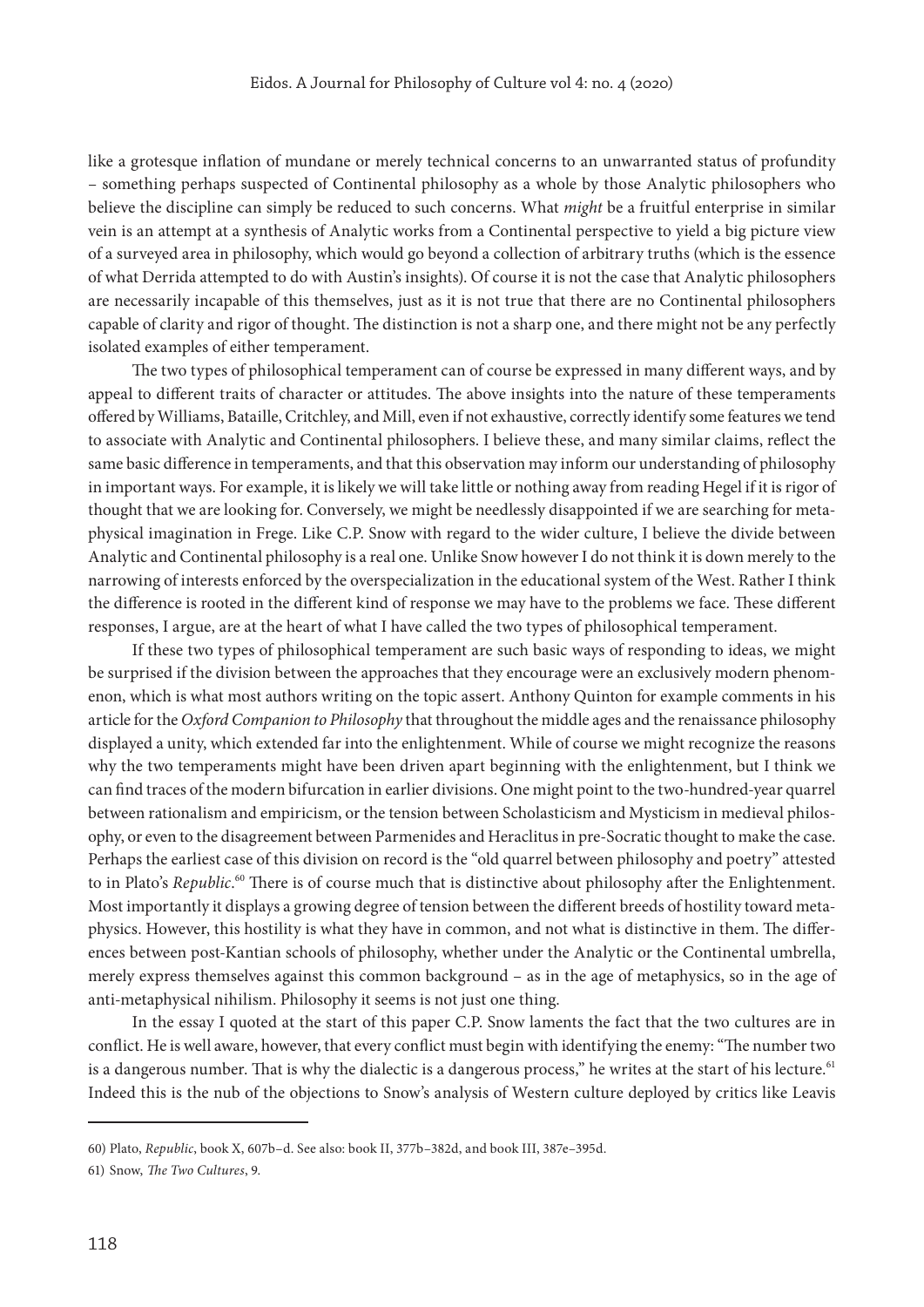– by postulating an opposition where there is not one we create tensions which threaten to impoverish, and fragment the intellectual culture we share. However, if the opposition is real there is an equal threat of impoverishment, and fragmentation of our intellectual culture if we ignore it – we can only understand, and accept difference when we first recognize it. Snow was aware of this when advocating the broadening of curricula on all levels of education, which he saw, after Coleridge, as necessary for the "cultivation of those qualities and faculties which make us human."<sup>62</sup> Neither for Coleridge or Snow is this slogan an expression of naïve utopianism. Snow is clear that the ultimate goal is one none of us can manage.<sup>63</sup> However, the very attempt can make all the difference when it comes to understanding one another, and being able to communicate ideas as part of one intellectual enterprise. As much as I believe Snow was correct to think this is needed in the wider culture, the same is just as urgently true of philosophy.

By way of an afterthought I would like to draw attention to an interesting if tangential fact: the distinction between "analytic" and "continental" philosophy, although almost universally regarded as demeaning in spirit toward the latter, has come under attack mostly from Analytic philosophers. Naturally the arguments levelled against it are therefore Analytic in temperament. It is possible to see this as a tactical maneuver in the Analytic campaign to rid the world of Continental philosophy. One might wonder whether having failed to relegate Continental thinkers beyond the boundaries of philosophy by emphasizing the distinction between the two traditions, the Analytic philosopher changed tack, and now insists that the distinction does not exist, to deny Continental philosophers the right to operate under their own standards, and conventions. One further observation we might make is that although we owe it to the Analytic philosopher, on account of its fuzziness, sensitivity to the big picture and claim to profundity the analytic-continental distinction looks like it was produced by the Continental temperament – this too might account for the fact that it is now being disowned by the Analytic temperament.

<sup>62)</sup> Ibid., 62.

<sup>63)</sup> Ibid.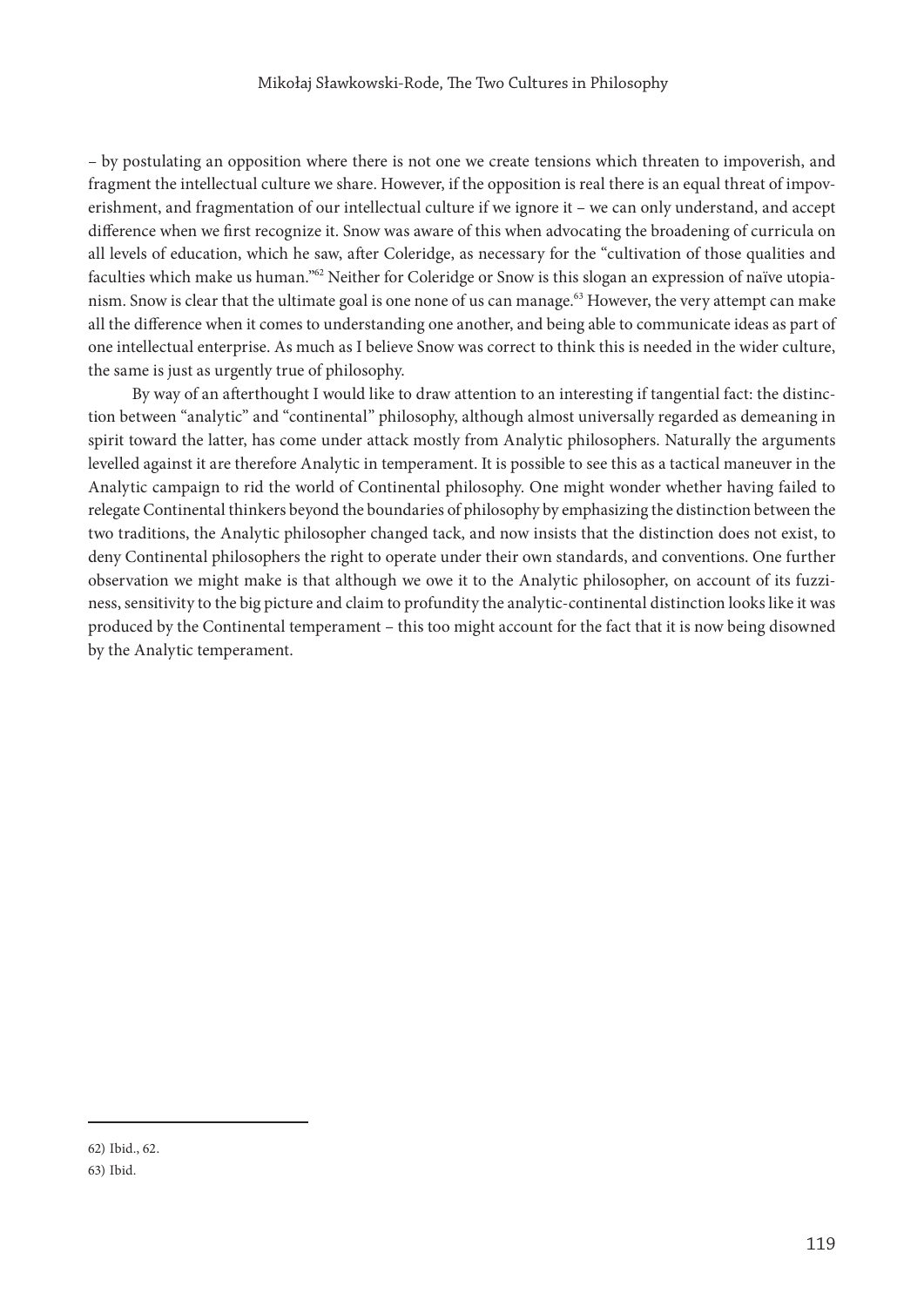# Bibliography:

Ayer, A.J. Interview by Bryan Magee. *Men of Ideas*, BBC, 1978. Accessed October 31, 2020. [https://www.youtube.com/](https://www.youtube.com/watch?v=4cnRJGs08hE) [watch?v=4cnRJGs08hE](https://www.youtube.com/watch?v=4cnRJGs08hE).

Bataille, Georges. "Un-knowing and Its Consequences." *October* 36, *Georges Bataille: Writings on Laughter, Sacrifice, Nietzsche, Un-Knowing* (Spring, 1986): 80–85. [https://doi.org/10.2307/778554.](https://doi.org/10.2307/778554)

Baynes, Kenneth, James Bohman and Thomas McCarthy, eds. *After Philosophy. End or Transformation?* Massachusetts: MIT press, 1986.

Beaney, Michael. *Analytic Philosophy: A Very Short Introduction*. Oxford: OUP, 2017. [https://doi.org/10.1093/](https://doi.org/10.1093/actrade/9780198778028.001.0001) [actrade/9780198778028.001.0001.](https://doi.org/10.1093/actrade/9780198778028.001.0001)

Berlin, Isaiah. "Two Concepts of Liberty." In *Four Essays On Liberty*. Oxford: Oxford University Press, 1969.

Carnap, Rudolf. "The Elimination of Metaphysics Through Logical Analysis of Language." In *Heidegger and Modern Philosophy*. Edited by Michael Murray. New Haven and London: Yale University Press, 1978

—. "Öberwindung der Metaphysik durch logische Analyse der Sprache." *Erkenntnis*, 2 (1931). [https://doi.org/](https://doi.org/10.1007/BF02028153) [10.1007/BF02028153](https://doi.org/10.1007/BF02028153).

Collingwood, R.G. *An Essay on Philosophical Method*. Oxford: OUP, 1933.

Critchley, Simon. *Continental Philosophy: A Very Short Introduction*. Oxford, New York: OUP, 2001. [https://doi.org/](https://doi.org/10.1093/actrade/9780192853592.001.0001) [10.1093/actrade/9780192853592.001.0001](https://doi.org/10.1093/actrade/9780192853592.001.0001).

Derrida, Jacques. "Afterword: Toward an Ethic of Discussion." In *Limited, Inc.* Evanston: Northwestern University Press, 1988.

—. *L'écriture et la difference*. Paris: Éditions du Seuil, 1967.

—. "Signature Event Context." *Glyph 1*. Baltimore: John Hopkins University Press, 1977.

Dreyfus, Hubert. *Being-in-the-World: A Commentary on Heidegger's Being and Time, Division I*. Cambridge, MA: MIT Press, 1991.

—. "Heidegger's Critique of the Husserl/Searle Account of Intentionality." *Social Research* 60, no. 1 (Spring 1993).

—. "Phenomenological Description Versus Rational Reconstruction." *Revue Internationale de Philosophie* 55, no. 216 (2) (June 2001).

—. "The Primacy of Phenomenology over Logical Analysis." In *Skilful Coping. Essays on the Phenomenology of Everyday Perception and Action*. Edited by Mark A. Wrathall. Oxford: OUP, 2014. [https://doi.org/10.1093/acprof:](https://doi.org/10.1093/acprof:oso/9780199654703.001.0001) [oso/9780199654703.001.0001.](https://doi.org/10.1093/acprof:oso/9780199654703.001.0001)

—, and Paul Rabinow. *Michel Foucault: Beyond Structuralism and Hermeneutics*. Chicago IL: The University of Chicago Press, 1983. <https://doi.org/10.7208/chicago/9780226154534.001.0001>.

Faculty of Philosophy. University of Oxford. Philosophy Lecture Year Plan for 2019–20. [https://www.philosophy.ox](https://www.philosophy.ox.ac.uk/files/lecturescheme2019-2030augpdf) [.ac.uk/files/lecturescheme2019-2030augpdf.](https://www.philosophy.ox.ac.uk/files/lecturescheme2019-2030augpdf)

Glendinning, Simon. *The Idea of Continental Philosophy*. Edinburgh: Edinburgh University Press, 2006. [https://doi.org/10.3366/edinburgh/9780748624706.001.0001.](https://doi.org/10.3366/edinburgh/9780748624706.001.0001)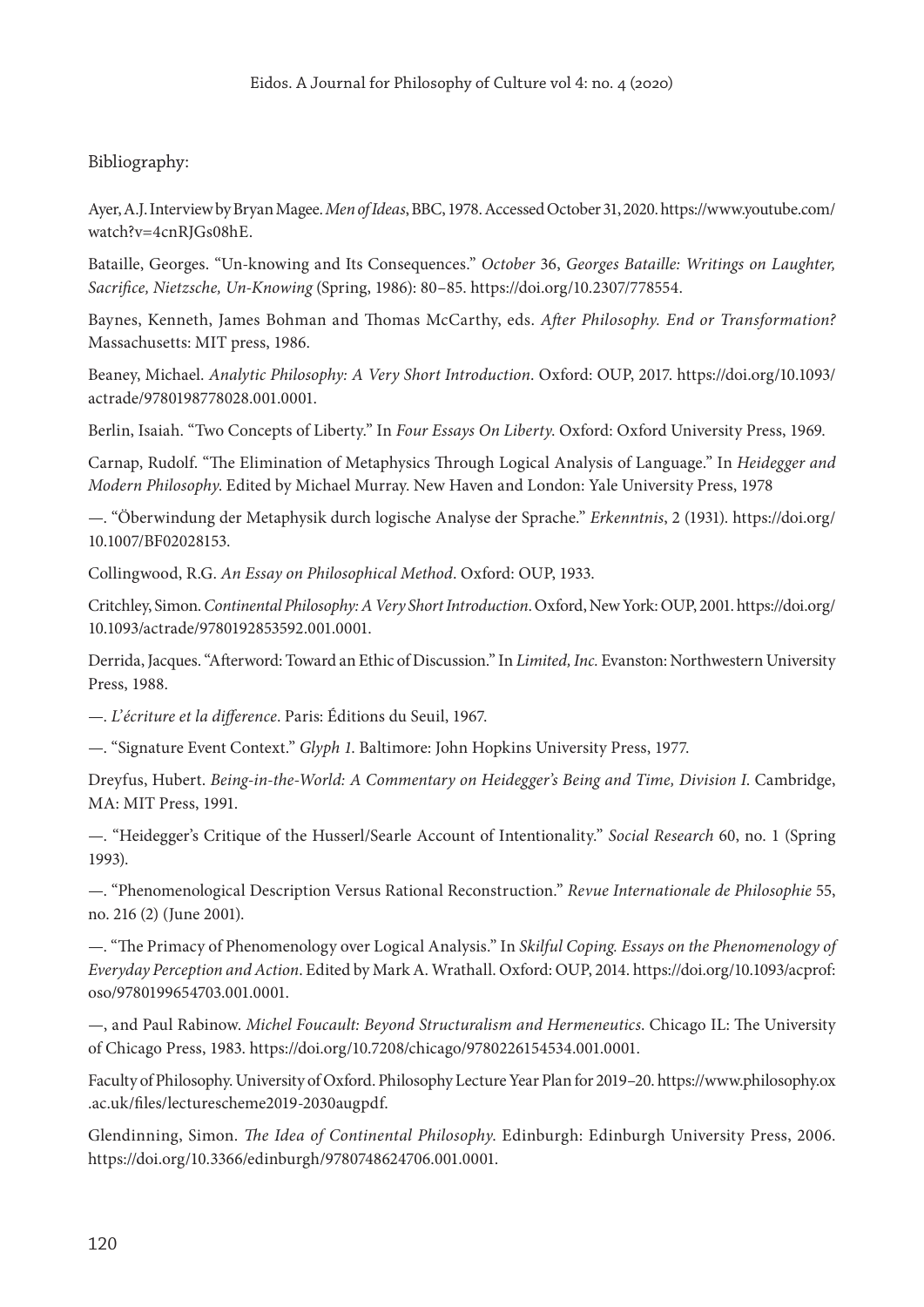Heidegger, Martin. "What is Metaphysics?" Translated by David F. Krell. In *Martin Heidegger: Basic Writings*. Edited by David F. Krell. Revised and Expanded Edition. London: Routledge, 1993.

Hoekema, David. Review of *Fashionable Nihilism: A Critique of Analytic Philosophy*, by Bruce Wilshire. *Notre Dame Philosophical Reviews*. Accessed October 31, 2020. [https://ndpr.nd.edu/news/fashionable-nihilism](https://ndpr.nd.edu/news/fashionable-nihilism-a-critique-of-analytic-philosophy/#note) [-a-critique-of-analytic-philosophy/#note](https://ndpr.nd.edu/news/fashionable-nihilism-a-critique-of-analytic-philosophy/#note).

Kripke, Saul. *Naming and Necessity*. Oxford: Basil Blackwell, 1980.

Leavis, Frank R. *The Two Cultures? The Significance of C.P. Snow*. Cambridge: CUP, 2013. [https://doi.org/10.1017/](https://doi.org/10.1017/CBO9781107337169) [CBO9781107337169.](https://doi.org/10.1017/CBO9781107337169)

Leiter, Brian. "The Growing Mismatch Between Jobs for Philosophers and What the Leading PhD Programs Emphasize, or, the So-called 'Core' is Dying." [https://leiterreports.typepad.com/blog/2017/09/the-growing](https://leiterreports.typepad.com/blog/2017/09/the-growing-mismatch-between-jobs-for-philosophers-and-what-the-leading-phd-programs-emphasize.html)[mismatch-between-jobs-for-philosophers-and-what-the-leading-phd-programs-emphasize.html.](https://leiterreports.typepad.com/blog/2017/09/the-growing-mismatch-between-jobs-for-philosophers-and-what-the-leading-phd-programs-emphasize.html)

—. "Leiter Reports." Interview by Richard Marshall. [https://316am.site123.me/articles/leiter-reports.](https://316am.site123.me/articles/leiter-reports)

—. "On Pluralism in Philosophy Departments, Once Again (Leiter)." [https://leiterreports.typepad.com/](https://leiterreports.typepad.com/blog/2007/03/on_pluralism_in.html) [blog/2007/03/on\\_pluralism\\_in.html](https://leiterreports.typepad.com/blog/2007/03/on_pluralism_in.html).

—. "On the Analytic – Continental Distinction." Interview by Nigel Warburton. [https://hwcdn.libsyn.com/p/9/5/1/](https://hwcdn.libsyn.com/p/9/5/1/951d1fef7e166938/Brian_Leiter_on_the_Analytic_Continental_Distinction.mp3?c_id=4116421&cs_id=4116421&expiration=1581272558&hwt=5640bb196449f89cfd3e80c222ab0900) [951d1fef7e166938/Brian\\_Leiter\\_on\\_the\\_Analytic\\_Continental\\_Distinction.mp3?c\\_id=4116421&cs\\_id=](https://hwcdn.libsyn.com/p/9/5/1/951d1fef7e166938/Brian_Leiter_on_the_Analytic_Continental_Distinction.mp3?c_id=4116421&cs_id=4116421&expiration=1581272558&hwt=5640bb196449f89cfd3e80c222ab0900) [4116421&expiration=1581272558&hwt=5640bb196449f89cfd3e80c222ab0900](https://hwcdn.libsyn.com/p/9/5/1/951d1fef7e166938/Brian_Leiter_on_the_Analytic_Continental_Distinction.mp3?c_id=4116421&cs_id=4116421&expiration=1581272558&hwt=5640bb196449f89cfd3e80c222ab0900).

—, ed. *The Oxford Handbook of Continental Philosophy*. Oxford: OUP, 2007.

Martinich, A.P. and Sosa, E. David, eds. *A Companion to Analytic Philosophy*. Oxford: Blackwell Publishers, 2001. [https://doi.org/10.1002/9780470998656.](https://doi.org/10.1002/9780470998656)

Neurath, Otto. *Empiricism and Sociology.* Edited by Marie Neurath and Robert S. Cohen. Dordrecht: Springer, 1973. [https://doi.org/10.1007/978-94-010-2525-6.](https://doi.org/10.1007/978-94-010-2525-6)

Plato. *Republic*.

Priest, Stephen. *"continental" and "analytic."* In *The Oxford Companion to Philosophy*. Edited by Ted Honderich. Oxford: OUP, 2005.

Quine, Willard V.O. "Two Dogmas of Empiricism." *Philosophical Review* 60 (1951). [https://doi.org/10.2307/](https://doi.org/10.2307/2181906) [2181906](https://doi.org/10.2307/2181906).

Rorty, Richard. "Pragmatism and Philosophy." In *Consequences of Pragmatism*. Minneapolis: University of Minnesota Press, 1982.

Ryan, Alan, ed. *Mill and Bentham, Utilitarianism and Other Essays*. Harmondsworth: Penguin, 1987.

Ryle, Gilbert. "Martin Heidegger: 'Sein Und Zeit.'" *Journal of the British Society for Phenomenology* 1, no. 3 (1970). <https://doi.org/10.1080/00071773.1970.11006133>.

Schroeder, William R. *Continental Philosophy a Critical Approach*. Oxford: Blackwell Publishing, 2005.

Searle, John. *The Construction of Social Reality*. London: Allen Lane, 1995.

—. "The Limits of Phenomenology." In *Heidegger, Coping, and Cognitive Science: Essays in Honour of Hubert L. Dreyfus.* Edited by Mark A. Wrathall and Jeff Malpas. Cambridge, MA: MIT Press, 2000.